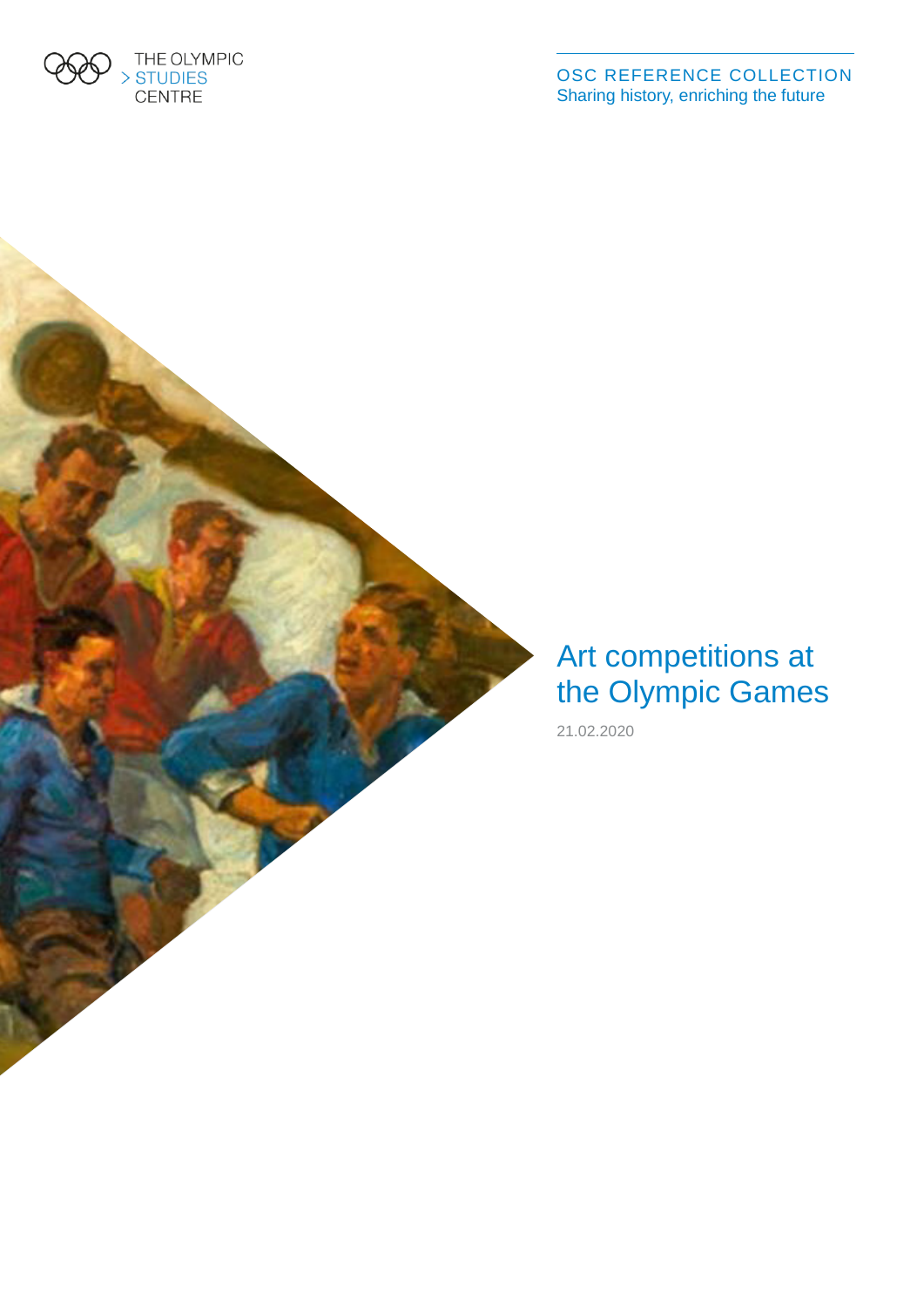### Art competitions at the Olympic Games

The Olympic Studies Centre is part of the Olympic Foundation for Culture and Heritage and is the official centre of reference for Olympic knowledge.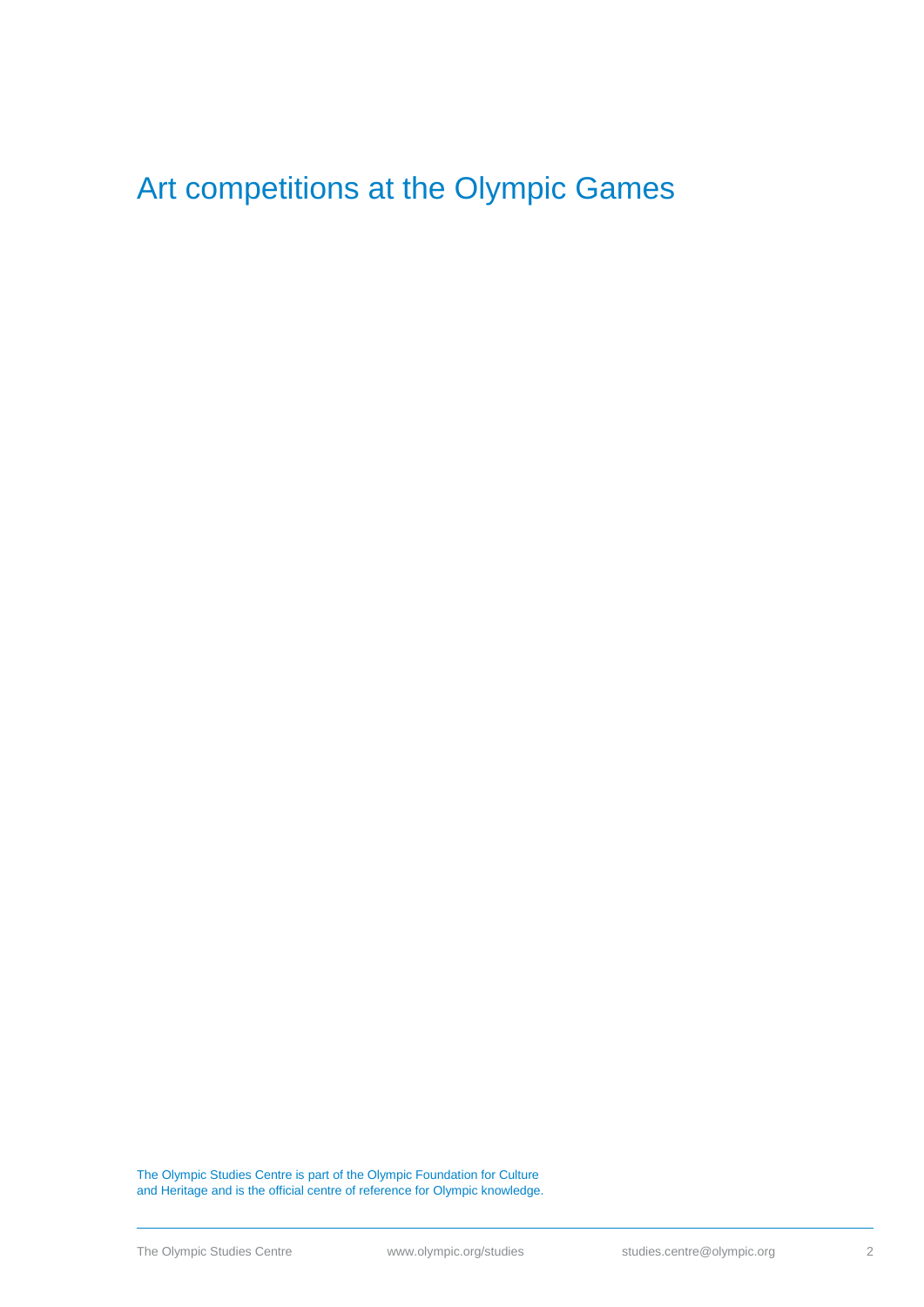# OSC REFERENCE COLLEC TION

The "OSC Reference collection" is published by The Olympic Studies Centre, your centre of reference for Olympic knowledge. It gathers a series of documents providing key historical facts and figures related to different aspects of the Olympic Games, the Olympic Movement and the IOC.

In the same collection:

- $\geq$  Demonstration sports: history at the Olympic Winter Games
- $\geq$  Elections of the Presidents of the IOC: candidates and voting results
- $\geq$  History of the sports at the Summer Olympic Games
- $\geq$  History of the sports at the Winter Olympic Games
- Olympic Summer Games Villages
- $\geq$  Olympic Winter Games Villages
- $\geq$  Olympic Summer Games medals
- Olympic Winter Games medals
- $\geq$  Olympic Winter Games posters
- Olympic Summer Games posters
- Olympic Summer Games mascots
- Olympic Winter Games mascots
- $\geq$  The IOC, the Olympic Movement and the Olympic Games
- $\geq$  The Olympic programme evolution
- $\geq$  The Olympic stadiums of the Summer Games
- $\geq$  The sports pictograms of the Olympic Summer Games
- $\geq$  The sports pictograms of the Olympic Winter Games
- $\geq$  Torches and torch relays of the Olympic Summer Games
- $>$  Torches and torch relays of the Olympic Winter Games
- $>$  Youth Olympic Games medals
- $>$  Youth Olympic Games mascots

### All reference documents, as well as the full collection of digital and printed publications of The Olympic Studies Centre are available on The Olympic World Library (OWL), our library catalogue entirely devoted to Olympic knowledge: [www.olympic.org/library](http://www.olympic.org/library)

This content (the "Content") is made available to you ("You") by the International Olympic Committee (the "IOC") for non-commercial, educational, research, analysis, review or reporting purposes only. The Content shall not be redistributed, as made available to you by the IOC, in part or in whole, except to the extent that such content is a derivative work created by You. Re-distribution of compilations of the Content made available to you is expressly excluded. You must give appropriate credit, and indicate if changes were made. You may do so in any reasonable manner, but not in any way that suggests the IOC and its affiliated entities including The Olympic Studies Centre ("OSC") endorses you or your use. The IOC by means of the OSC endeavours to provide you with accurate and up-todate information. The IOC and the OSC make no warranties or representations about and assumes no liability for the information included in the Content, neither its accuracy nor completeness.

© 2019 International Olympic Committee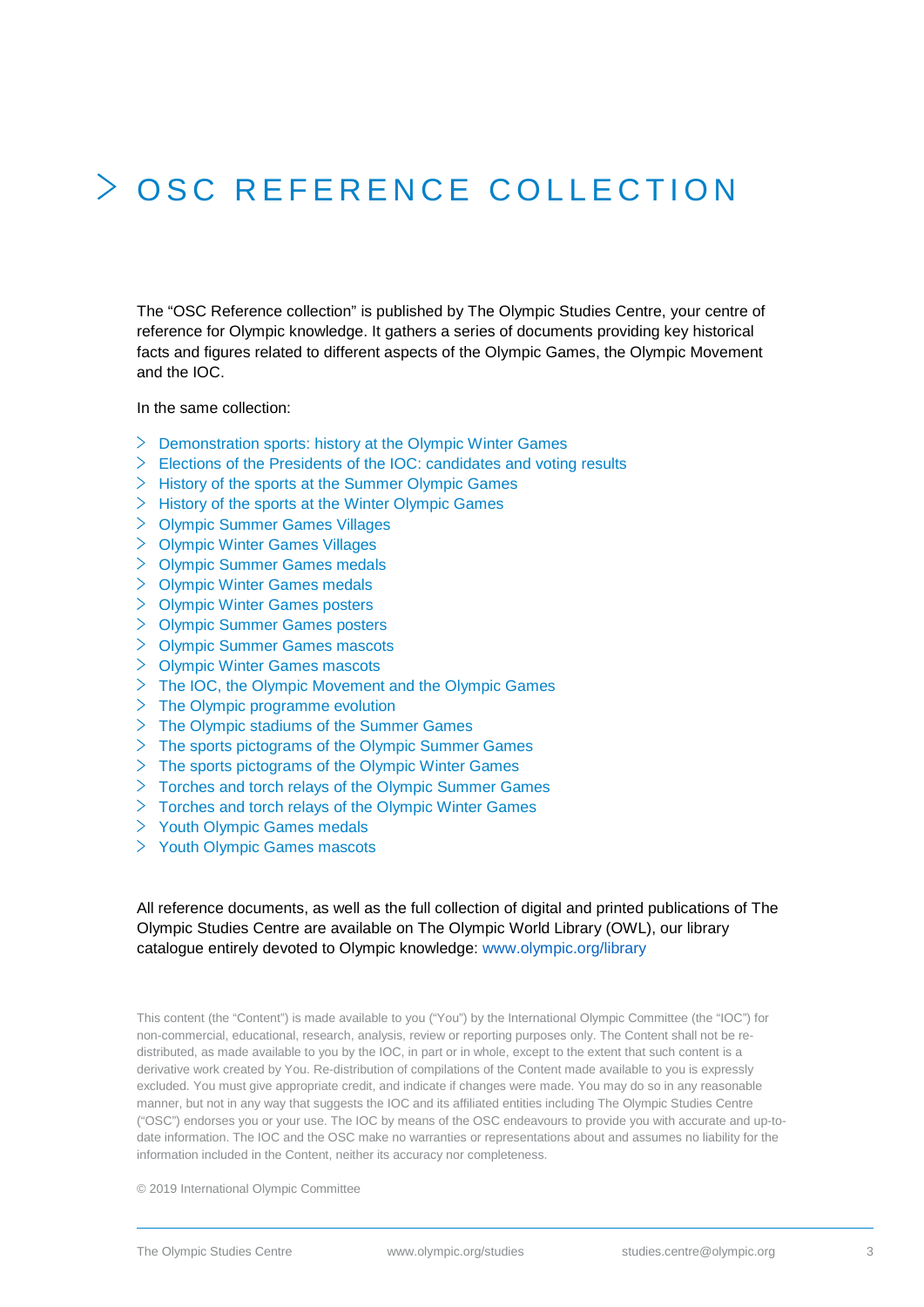# > CONTENT

| <b>Introduction</b>                             | 5               |
|-------------------------------------------------|-----------------|
| An idea by Pierre de Coubertin                  | 6               |
| A progressive integration                       | $\overline{7}$  |
| End of the competitions and new initiatives     | 8               |
| <b>Famous participants</b>                      | 12 <sub>2</sub> |
| <b>Olympic Games art competition medallists</b> | 15              |
| Architecture                                    | 15              |
| Sculpture                                       | 16              |
| Painting                                        | 17              |
| Literature                                      | 18              |
| <b>Music</b>                                    | 19              |
| <b>Further reading</b>                          | 20              |
| <b>Credits</b>                                  | 20              |
| About The OSC                                   | 20              |
| Image                                           | 20              |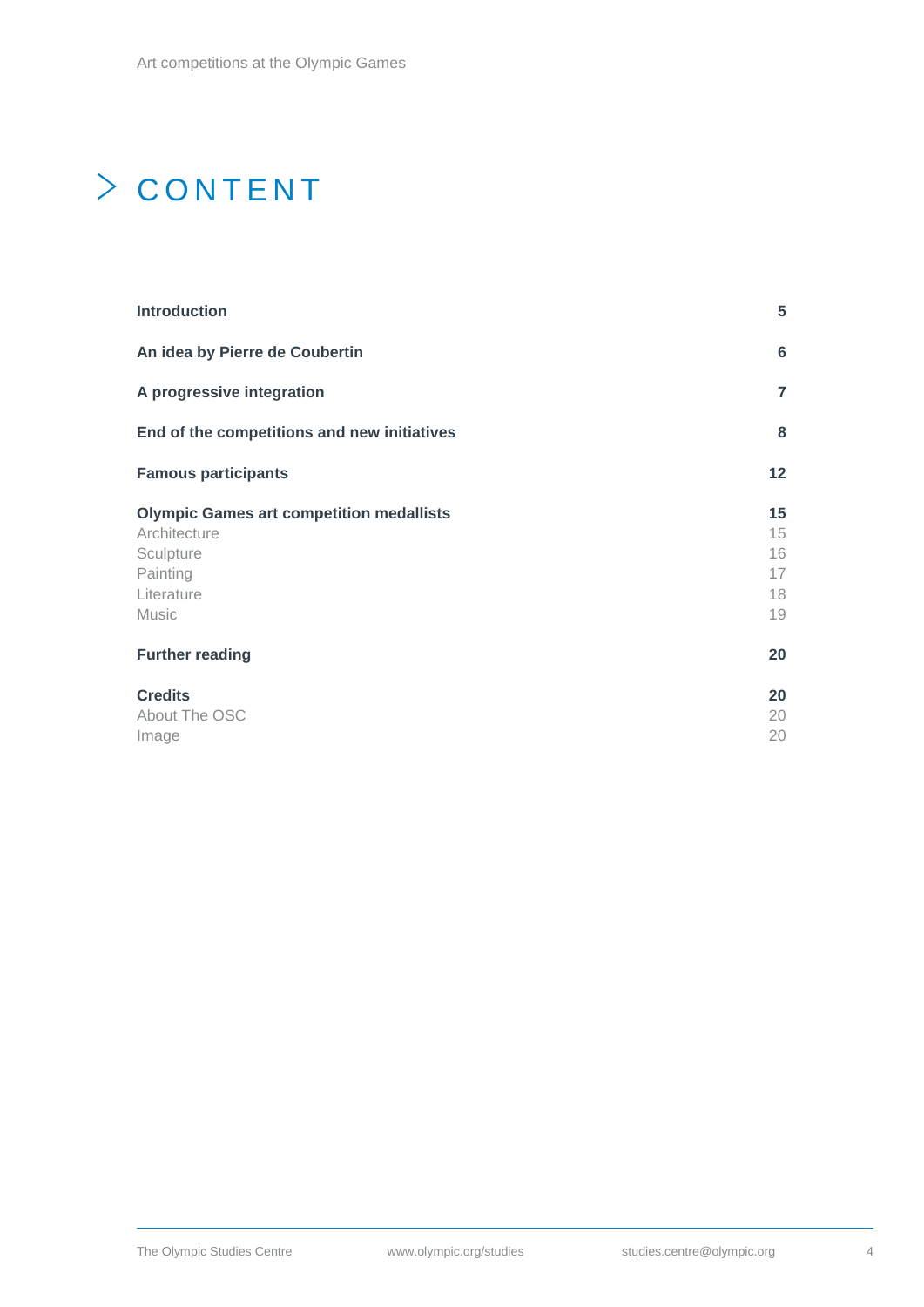# <span id="page-4-0"></span>INTRODUCTION

This document traces the origins and provides an overview of the art competitions held at the Olympic Summer Games from 1912 to 1948. It contains biographical information about some of the landmark winners of the competitions and the full list of medallists for each edition. Based on information from the minutes of the IOC Sessions in the 1950s and the various editions of the Olympic Charter, it also reveals how these competitions were replaced by art exhibitions, which subsequently became a full cultural programme related to the Games. In addition, the document looks at other arts initiatives launched by the IOC, such as the various competitions set up at the start of the 2000s primarily to promote the Olympic values through the visual arts, literature and music.

This reference document was written by Alain Lunzenfichter, a French Olympic and sports journalist, over the course of five decades. The views expressed are those of the author. This content is made available by The Olympic Studies Centre with no resulting obligation.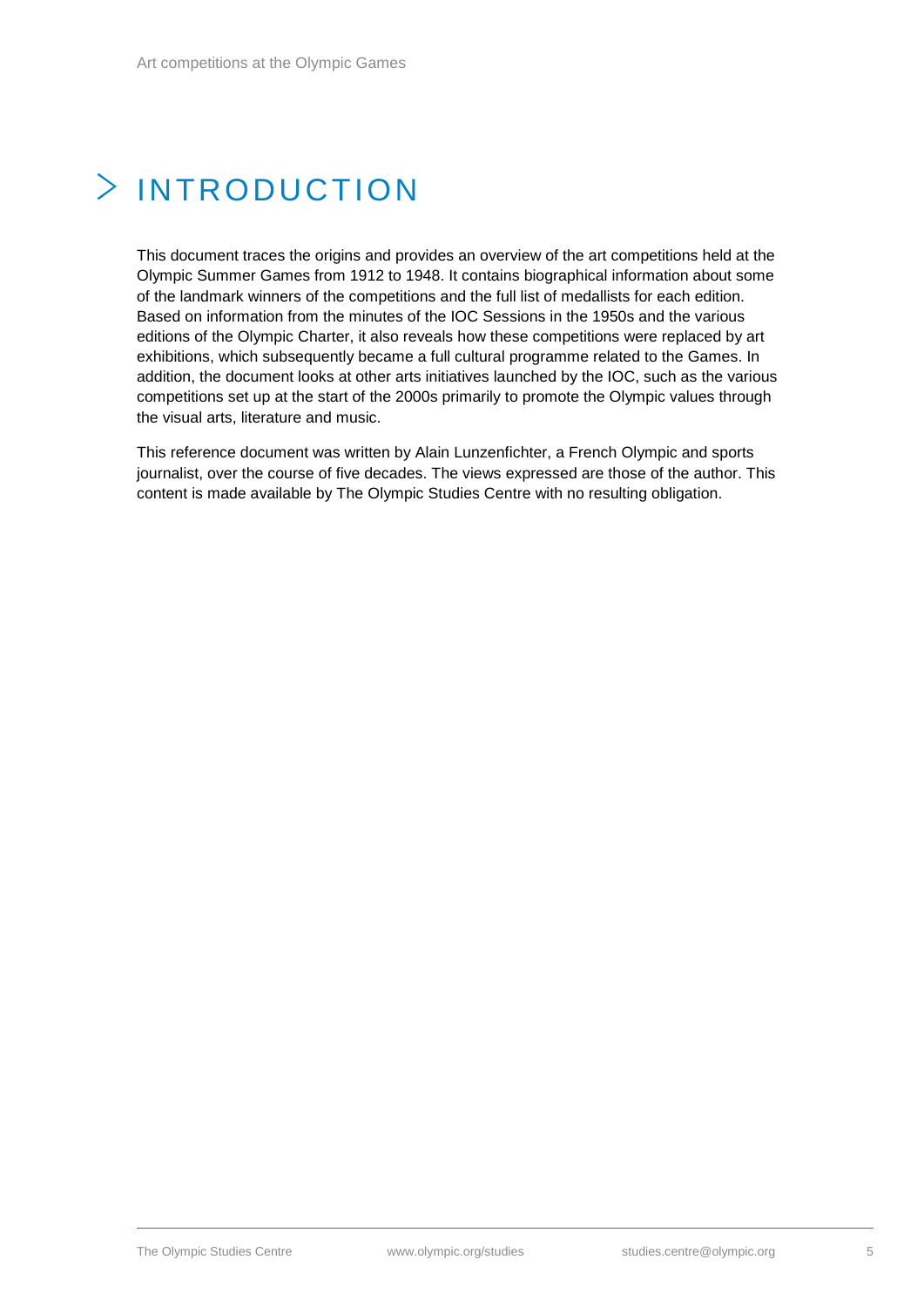### <span id="page-5-0"></span>AN IDEA BY PIERRE DE **COUBERTIN**

In 1904, 10 years after the creation of the IOC and the revival of the Olympic Games, Baron Pierre de Coubertin, who had always advocated the need to simultaneously develop both the body and mind, suggested introducing art onto the Games programme. This proposal was a return to the roots of the Games given that, in antiquity, cultural contests were held alongside sports events. This was the case, for instance, at the Nemean Games, the Isthmian Games and the Pythian Games. At the ancient Olympic Games, the only non-sports competition was the "herald and trumpet" contest, which was added in 396 BC at the 96th Olympiad. It therefore came as no surprise when the Frenchman decided to add a series of cultural contests called the "Pentathlon of the Muses". Coubertin often reiterated that the Games were not simply world championships, but rather the quadrennial festival of universal youth: "It was no mere happenstance that brought together writers and artists at Olympia long ago, gathering them around sports in antiquity. This incomparable assembly achieved the prestige that the institution enjoyed for so long."[1](#page-5-1) In 1904, the IOC President, writing in *Le Figaro*, said: "The time has come to take the next step, and to restore the Olympiad to its original beauty. In the high times of Olympia, the fine arts were combined harmoniously with the Olympic Games to create their glory. This is to become reality once again."[2](#page-5-2)

It would be almost another two years before this idea came to fruition. Olympism needed a new lease of life following the Paris 1900 and St Louis 1904 Games editions, both of which had received criticism. Coubertin, the reviver of the "sporting" Games, decided to convene a "Consultative Conference on Art, Letters and Sport" on 23 May 1906 in the foyer of the Comédie Française. This gathering was to "organise the dynamic involvement of literature and the arts in the restored Olympic Games".[3](#page-5-3) Around 60 participants, including 30 artists and five IOC Members, attended the event.<sup>[4](#page-5-4)</sup> The conference achieved its desired goal and, once again, Coubertin had successfully communicated his vision: "The plan to establish five competitions for architecture, sculpture, painting, literature and music was approved unanimously. From now on they will be part of each Olympiad, on a par with the athletic competitions. The only requirement is that the topics selected must be inspired by the idea of sports or must deal directly with athletic topics […] Winning works may be exhibited, performed or staged during the Games, depending on whether paintings, statutes, symphonic poems or dramatic works are involved. But in any event, the winners of these competitions will take part in the general distribution of prizes along with the victorious athletes."[5](#page-5-5) The only competition instructions related to the sculptures, with objects not permitted to exceed 80cm in height, width or length. The winning works were to be exhibited, published or performed during the Games.

<sup>4</sup> Norbert Müller, *One Hundred Years of Olympic Congresses 1894-1994,* IOC, 1994, p. 70

<span id="page-5-1"></span><sup>1</sup> Pierre de Coubertin, "Aarau, Prague, Los Angeles", *Bulletin du Bureau International de Pédagogie Sportive*, Lausanne, n.d. [1993], n°9, p. 6<br><sup>2</sup> Pierre de Coubertin, "L'Olympiade romaine", *Le Figaro*, 50<sup>th</sup> year, n°218, 4 August 1904, p. 1

<span id="page-5-2"></span>

<span id="page-5-3"></span><sup>&</sup>lt;sup>3</sup> Pierre de Coubertin, speech at the Opening of the Advisory Conference on the Arts, Literature and Sports, delivered in the foyer of the Comédie Française in Paris on 23 May 1906

<span id="page-5-5"></span><span id="page-5-4"></span><sup>5</sup> Pierre de Coubertin, "Une Olympiade moderne", *Revue Olympique*, January 1910[, p. 10](https://library.olympic.org/Default/doc/SYRACUSE/168824/revue-olympique-bulletin-trimestriel-du-comite-international-olympique-vol-49-janvier-1910)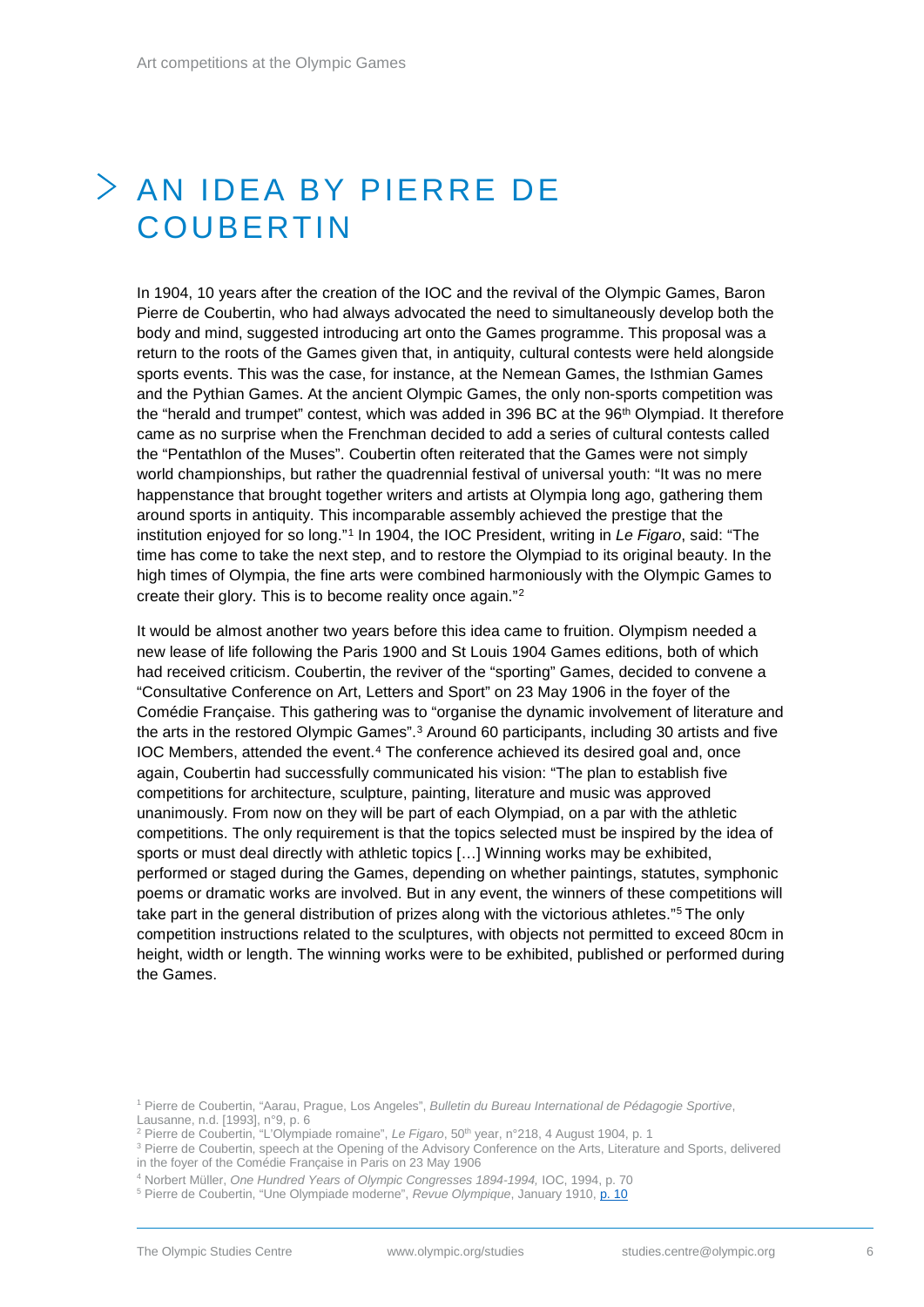# <span id="page-6-0"></span> $>$  A PROGRESSIVE INTEGRATION

For the London Games in 1908, the lack of time meant that it was impossible to organise a proper art competition. It was therefore at the Games of the V Olympiad in Stockholm that the arts programme was first introduced. There were still challenges ahead for Coubertin, however, as the idea was met with a lack of interest from the Swedish national arts academies and the architecture department of the Swedish Technical Academy. Faced with this situation, Coubertin made preparations to organise the contest himself and even took part in the poetry category under the German flag, most likely as a smokescreen. Under two pseudonyms, Georges Hohrod and Martin Eschbach, he submitted *[Ode to Sport,](https://library.olympic.org/Default/doc/SYRACUSE/45409/ode-au-sport-par-georges-hohrod-et-m-eschbach)* which received the first prize of a gold medal. It was also the only work of literature to win a medal at these Games. But where did these two pseudonyms come from? They were probably taken from the names of two small towns in Alsace, specifically in Haut-Rhin, which was part of Germany at the time. The Baron, who was married to an Alsatian woman, Marie Rothan, was familiar with the area and the towns of Hohrod and Eschbach-au-Val.

The art competitions were progressively integrated into the Games. As with the sports competitions, medals were awarded; although sometimes, when the projects submitted did not find favour with the jury, medals were not distributed.

The popularity of the contests grew as the editions went by. While barely a dozen nations took part in the competition in Sweden and only five competed in Antwerp in 1920, at the 1924 Games in Paris 23 nations entered a total of 189 works. In Amsterdam in 1928, artists from 18 nations submitted 1,150 works in architecture, painting and sculpture, with 62 musical or literary works also entered. The exhibition was held at the Stedelijk Museum in Amsterdam and was attended by over 100,000 visitors. In Los Angeles, in 1932, 31 countries took part in the contests, with 1,100 works exhibited at the Los Angeles Museum, drawing 384,000 visitors. At the Games in Berlin in 1936, 740 works were submitted. This was almost half the number of the previous editions; a number of countries withdrew from the art competitions owing to the political context.<sup>[6](#page-6-1)</sup>

At the Games in London in 1948, the works were showcased at the prestigious Victoria and Albert Museum, but the competition ran into several obstacles. Some National Olympic Committees (NOCs) reported that, due to a lack of interest in the art competitions, other NOCs, in particular those from the Americas and Oceania, had not sent any major artists. The works were generally considered to be of poor quality, and the museum's high admission price, which deterred the general public, was subject to criticism. In addition, the jury members had trouble deciding between the competitors due to the excessive number of sub-categories, which had the effect of detracting from the works of real quality. The presence of professional artists looking to subsequently sell their pieces was also at odds with the rules on amateur competition in the sports events. As a result, after the London 1948 edition, the decision was taken to revamp the art competitions.

<span id="page-6-1"></span><sup>6</sup> Richard Stanton, *The Forgotten Olympic Art Competition*, Trafford, 2000, p. 164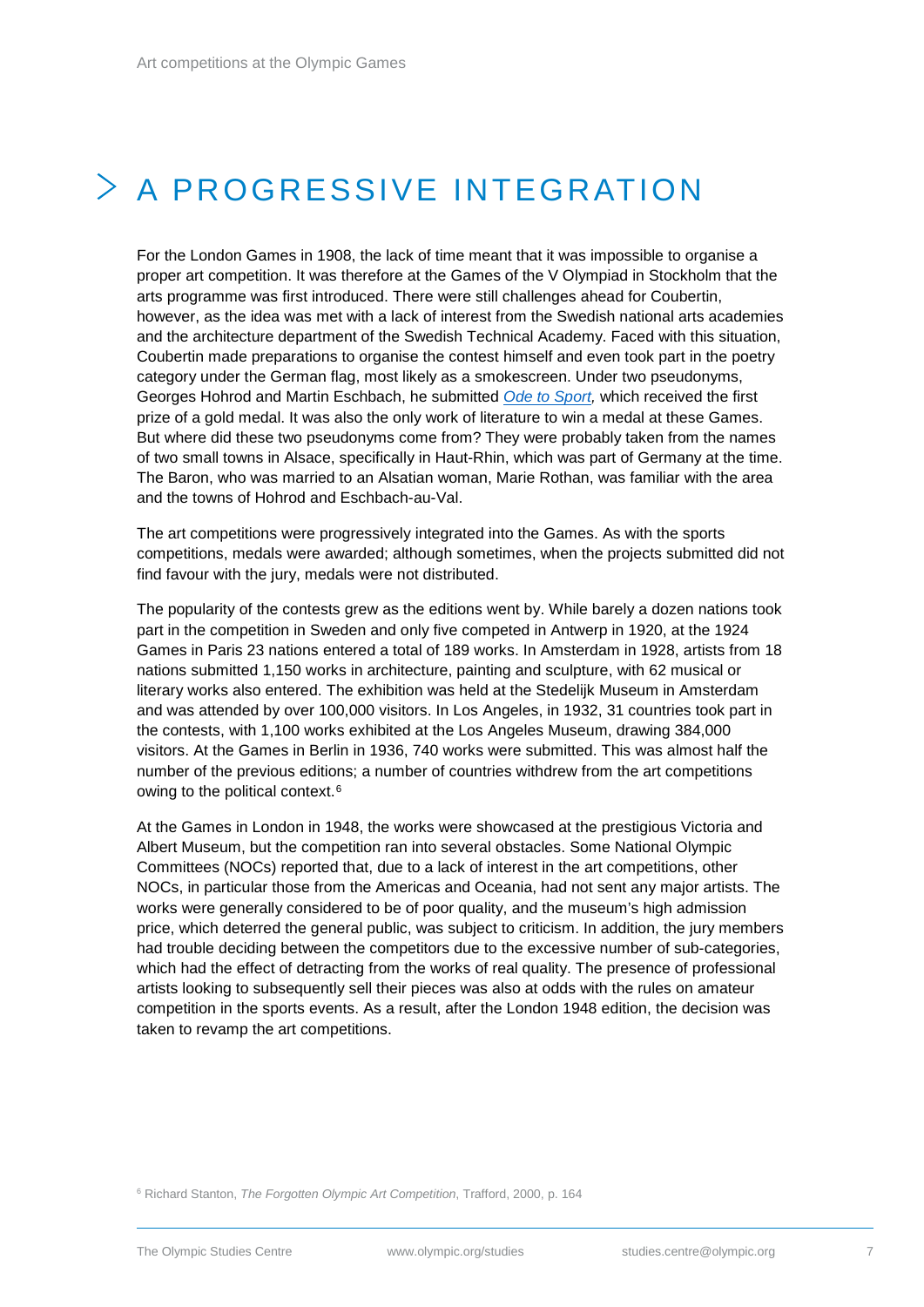### <span id="page-7-0"></span>END OF THE COMPETITIONS AND NEW INITIATIVES

At the London 1948 Games, there was little interest in the art competitions, and the quality of the works was deemed "mediocre".[7](#page-7-1) The future of the competitions was discussed numerous times at the IOC Sessions, giving rise to several about-turns and changes of approach. At the IOC Session in Rome in 1949, it was decided that the art competitions would be replaced by art exhibitions in which there would be no winners or medallists, as it was considered illogical to allow professional artists to take part and receive medals when only amateur athletes could take part in the sports competitions.<sup>[8](#page-7-2)</sup> At the 1950 Session, it was confirmed that the Organising Committee for the Olympic Games (OCOG) Helsinki 1952 would organise the art exhibitions.[9](#page-7-3) However, in 1951, the art competitions were brought back, and it was decided that the winners would indeed receive medals.[10](#page-7-4) But the Helsinki OCOG objected to this decision, as it did not have sufficient time to incorporate the competitions into the programme. Following this refusal, the art competitions were definitively dropped from the Olympic Games. In 1954, it was decided that each Organising Committee would stage a fine arts exhibition, in which no medals would be awarded.<sup>[11](#page-7-5)</sup> The 1956 Games in Melbourne were the first at which such an exhibition was held.

The transformation of the Games-time art competitions into exhibitions was duly reflected in the Olympic Charter. Between 1921 and 1946, the Charter stated that, in addition to the sports, the Organising Committee "must at the same time supervise the five art competitions (architecture, painting, sculpture, music and literature) which form an integral part of the Olympic Games".[12](#page-7-6) From 1949 until 1990, the Olympic Charter stipulated, with some variations between versions, that the OCOG "shall arrange, subject to the approval of the International Olympic Committee, an exhibition of the Fine Arts (Architecture, Literature, Music, Painting, Photography and Sculpture) and fix the dates during which these exhibitions shall take place. The programme may also include ballet, theatre or symphony concerts. This section of the programme should be of the same high standard as the sport events and be held concurrently with them in the same vicinity. It shall receive full recognition in the publicity released by the Organising Committee."[13](#page-7-7)

Since 1991, a cultural programme (now also known as the Cultural Olympiad) with a broader scope has been held in place of the art exhibition. "The OCOG must organise a programme of cultural events which shall be submitted to the IOC Executive Board for its prior approval. This programme must serve to promote harmonious relations, mutual understanding and friendship among the participants and others attending the Olympic Games." [14](#page-7-8) Therefore, ever since the Barcelona Games in 1992, a Cultural Olympiad has been held in conjunction with the sports competitions. It is an interdisciplinary programme comprising exhibitions, concerts, films, shows and folklore events. For both the Summer and Winter Games, the Cultural Olympiad is

<sup>12</sup> Olympic Charter of 1946, Section III, Rule 3[, p. 10](https://library.olympic.org/Default/doc/SYRACUSE/70179/olympic-rules-international-olympic-committee)

<span id="page-7-1"></span><sup>7</sup> Andrea Petersen, "The Art Competition at the Olympic Games from 1912 to 1948: A Project Description", *Olympic Review*, n°222-223, April-May 1986[, p. 253](https://library.olympic.org/Default/doc/SYRACUSE/169043/olympic-review-official-publication-of-the-olympic-movement-vol-222-223-april-may-1986)

<sup>8</sup> Angelo Bolanaki, "Report on Art Exhibitions", *Bulletin du Comité International Olympique*, n° 27, June 1951, [p. 34](https://library.olympic.org/Default/doc/SYRACUSE/169951/bulletin-du-comite-international-olympique-vol-27-juin-1951)

<span id="page-7-3"></span><span id="page-7-2"></span><sup>&</sup>lt;sup>9</sup> Minutes of the 45<sup>th</sup> IOC Session, Copenhagen 1950, pp. 7-8 <sup>10</sup> Minutes of the 46<sup>th</sup> IOC Session, Vienna 1951, p.23

<span id="page-7-6"></span><span id="page-7-5"></span><span id="page-7-4"></span><sup>&</sup>lt;sup>11</sup> Minutes of the 49<sup>th</sup> IOC Session, Athens 1954, pp. 13-14

<span id="page-7-7"></span><sup>&</sup>lt;sup>13</sup> Olympic Charter of 1958, Rule 31, **p. 21** 

<span id="page-7-8"></span><sup>&</sup>lt;sup>14</sup> Olympic Charter of 1991, Rule 44, [p. 43](https://library.olympic.org/Default/doc/SYRACUSE/172354/olympic-charter-in-force-as-from-16th-june-1991-international-olympic-committee)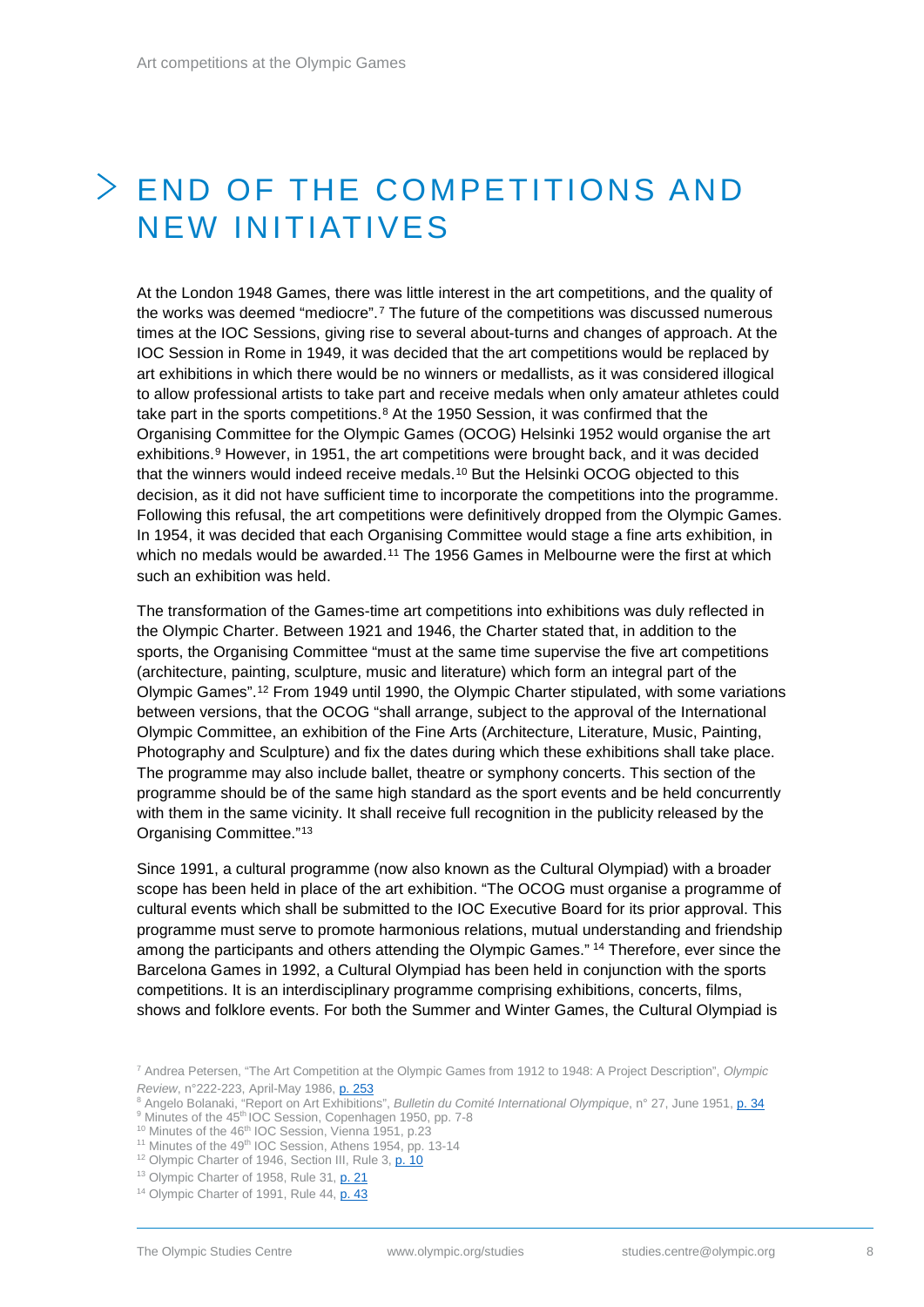staged by the OCOG over a period of four years prior to the Games and culminates during the Games themselves.

Even though the art competitions had ended, it was still the OCOGs' responsibility to organise cultural events in the framework of the Olympic Games. This mission was fully embedded into the activities of the OCOG, which defined the concept, duration and organisation of the events, with a dedicated budget. Naturally, cultural bodies and local institutions gradually became vital partners for setting up these events, which increasingly grew in scope.

Thus, the organisers of the Olympic Games Rome 1960 staged two exhibitions in particular, one on sports photography and the other on sport in history and art. The latter was open for six months<sup>15</sup>. In 1964, for the first edition of the Games to be held in Asia, the OCOG decided to showcase Japanese art in all its forms, through a programme structured around exhibitions on ancient items (paintings, sculptures, calligraphy, craftwork items, etc.), modern art and artistic performances, such as the traditional theatre forms of Kabuki and Noh.[16](#page-8-1)

The Organising Committee for the Games in Mexico City in 1968 organised a Cultural Olympiad spread out over one year, with around 20 events, some which were organised in the provinces[17.](#page-8-2) Making it accessible to as many people as possible was a key element of the cultural programme put in place by the organisers of the Games in Munich in 1972. This programme attracted 1.85 million visitors over six weeks, particularly at the "Avenue of Entertainment", an open-air stage located in the Olympic Park[18](#page-8-3). Visitors to the Games in Montreal also enjoyed a highly varied programme that was accessible in various locations hosting the sports competitions. This programme promoted Canadian cultural diversity<sup>[19](#page-8-4)</sup>.

Four years later, almost 45,000 artists came together for the 5,500 cultural events organised in Moscow. Other cities hosting the sports competitions were not left out, with them also hosting concerts, ballets and other artistic performances. Those in the USSR who were unable to go to the venues could enjoy radio and TV broadcasts of the artistic performances<sup>[20](#page-8-5)</sup>.

While in 1976 and 1980 the focus was placed on local artists and national culture, the Organising Committee for the 1984 Games in Los Angeles developed a concept split into two parts: an international programme reflecting the diversity of cultures present at the Olympic Games and in Los Angeles itself, and a more national part to showcase the wealth of Californian and US culture<sup>21</sup>.

This concept was repeated in part in 1988 at the artistic festival at the Seoul Olympic Games, which attracted over 9.5 million visitors who came to admire – among many other things – the performances of artists from 73 countries. This festival allowed South Korea to establish cultural exchanges with Communist countries for the first time in its history [22.](#page-8-7)

After that, the cultural programme (also known as the Cultural Olympiad), which has a broader scope, replaced the original artistic event. This growth was reflected in the Olympic Charter: "The OCOG must organise a programme of cultural events which shall be submitted to the

- <span id="page-8-0"></span><sup>15</sup> Official Report of the Games of the XVII Olympiad, Rome 1960[, vol. 1, pp. 299-325](https://library.olympic.org/Default/doc/SYRACUSE/53271/the-games-of-the-xvii-olympiad-rome-1960-the-official-report-of-the-organizing-committee-ed-by-the-o)
- <span id="page-8-1"></span><sup>16</sup> Official Report of the Games of XVIII Olympiad, Tokyo 1964, [vol. 1, pp. 269-280](https://library.olympic.org/Default/doc/SYRACUSE/63146/the-games-of-the-xviii-olympiad-tokyo-1964-the-official-report-of-the-organizing-committee)
- <span id="page-8-2"></span><sup>17</sup> Official Report of the Games of XIX Olympiad, Mexico City 1968[, vol. 2 chapter 9](https://library.olympic.org/Default/doc/SYRACUSE/53580/mexico-68-comite-organisateur-des-jeux-de-la-xix-olympiade)
- <span id="page-8-3"></span><sup>18</sup> Official Report of the Games of the XX Olympiad Munich 1972[, vol. 1, chapter 16](https://library.olympic.org/Default/doc/SYRACUSE/21775/die-spiele-le-rapport-officiel-du-comite-organisateur-des-jeux-de-la-xxe-olympiade-munich-1972)
- <span id="page-8-4"></span><sup>19</sup> Official Report of the Games of the XXI Olympiad 1976[, vol. 2, chapter 50](https://library.olympic.org/Default/doc/SYRACUSE/31001/montreal-1976-games-of-the-xxi-olympiad-montreal-1976-official-report-ed-cojo-76)
- <span id="page-8-5"></span><sup>20</sup> Official Report of the Games of the XXII Olympiad Moscow 1980[, vol. 2, chapter 12](https://library.olympic.org/Default/doc/SYRACUSE/46841/games-of-the-xxii-olympiad-official-report-of-the-organising-committee-of-the-games-of-the-xxii-olym)
- <span id="page-8-6"></span><sup>21</sup> Official Report of the Games of the XXIII Olympiad Los Angeles 1984[, vol. 1, chapter](https://library.olympic.org/Default/doc/SYRACUSE/49720/official-report-of-the-games-of-the-xxiiird-olympiad-los-angeles-1984-pub-by-the-los-angeles-olympic) 25
- <span id="page-8-7"></span><sup>22</sup> Official Report of the Games of the XIV Olympiad, Seoul 198[8 vol. 1, chapter](https://library.olympic.org/Default/doc/SYRACUSE/56641/official-report-games-of-the-xxivth-olympiad-seoul-1988-pub-by-the-seoul-olympic-organizing-committe) 14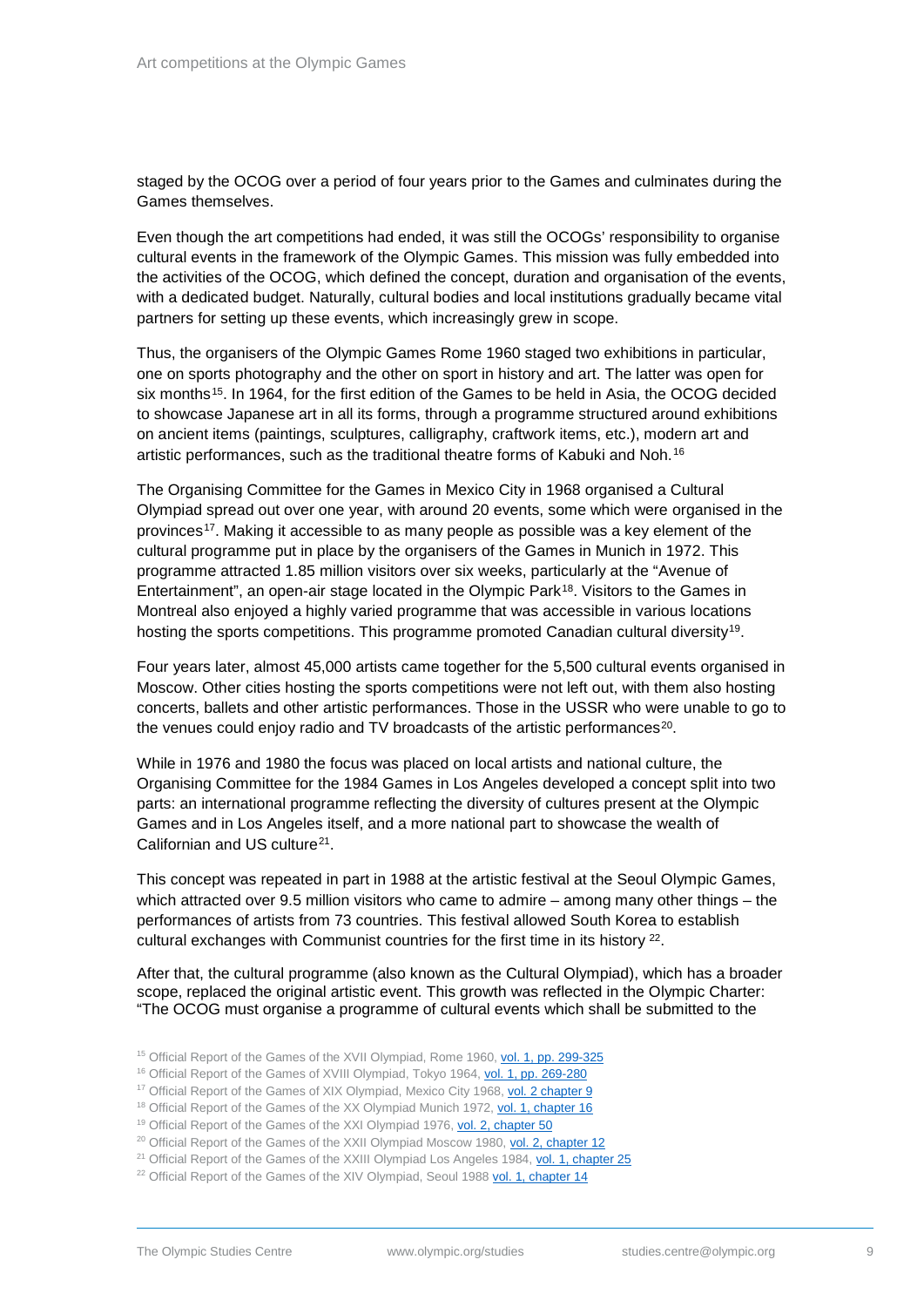IOC Executive Board for its prior approval. This programme must serve to promote harmonious relations, mutual understanding and friendship among the participants and others attending the Olympic Games."[23](#page-9-0)

The Cultural Olympiad for the Barcelona Games in 1992 offered an interdisciplinary programme composed of exhibitions, concerts, films, shows and even folklore events.

Since then, cultural programmes put in place by the OCOGs are organised in the four years prior to the Games (although they are not obligatory), and culminate in a cultural festival during the Games themselves, as the Olympic Charter stipulates that the programme of cultural events must run at least for the period that the Olympic Village is open<sup>24</sup>.

"Adding to the festive atmosphere of the Games, Olympic Games Culture includes projects and events that showcase local, national and international culture, foster cross-cultural dialogue, and celebrate the Olympic values to engage the broadest possible audience. This is accomplished through the cultural programme, which is an opportunity to engage a wide cross-section of the Host Country's population and visitors from around the world in the spirit of the Games and Olympism — including young people and those with diverse interests beyond sport. The cultural programme enables the development of long-term cultural projects with significant legacy value; it culminates in a dedicated cultural festival during the Olympic Games. […] This programme shall culminate with a cultural festival, which shall operate for at least the entire period during which the Olympic Villages are open."[25](#page-9-2)

The cultural events take place in the host region or cities, or even throughout the country or even in the digital world. Even if they are not directly linked to sport, they help to create a festive atmosphere, promote the rich local culture, generate interest in the upcoming Games and enable as many people as possible to enjoy the Olympic experience.

More recently, and independently of the cultural events put on by the Organising Committees, the IOC began awarding prizes for cultural performances that boosted the development of Olympism in the world. The prizes varied between competitions: normally cash prizes were awarded, but trips to the Games, trophies and diplomas were also given out. The process of selecting the works was carried out first at national level by the NOC, and then by an international jury made up of experts and members of the IOC's Culture and Education Commission, which has since been split into two new commissions.

In the Cultural Olympiads from 2000 to 2012, the Sport and Art contest, which comprised "sculpture" and "graphic works" categories, gave non-professional artists the opportunity to submit works that celebrated the Olympic values during the Games. On each occasion, the three winners and the five other participants recognised for their efforts received a diploma and a cash prize. The four editions of the Sport and Art contest proved to be a success: in total, 381 candidates submitted works.

The Sport and Literature contest was held in 2001, 2005 and 2009. Its objective was to promote literature and knowledge of Olympism among young people. The winners in each category were awarded trophies following national competitions organised by the NOCs.

<sup>&</sup>lt;sup>23</sup> Olympic Charter of 1991, Rule 44, [p. 43](https://library.olympic.org/Default/doc/SYRACUSE/172359/olympic-charter-1991-international-olympic-committee)

<span id="page-9-1"></span><span id="page-9-0"></span><sup>&</sup>lt;sup>24</sup> Olympic Charter of 2019, Rule 39, [Cultural Programme](https://stillmed.olympic.org/media/Document%20Library/OlympicOrg/General/EN-Olympic-Charter.pdf#_ga=2.219341404.478112553.1542622271-1449584214.1542622271)

<span id="page-9-2"></span><sup>&</sup>lt;sup>25</sup> Host city Contract – Operational Requirements IOC, June 2018, Chapter [10 Culture, pp. pp. 61-63](https://library.olympic.org/ui/plug-in/common/pdfjs/web/viewer.html?file=%2FDefault%2FdigitalCollection%2FDigitalCollectionInlineDownloadHandler.ashx%3FparentDocumentId%3D174712%26documentId%3D174713%26_cb%3D20181214065344#page=61&zoom=auto,69,708)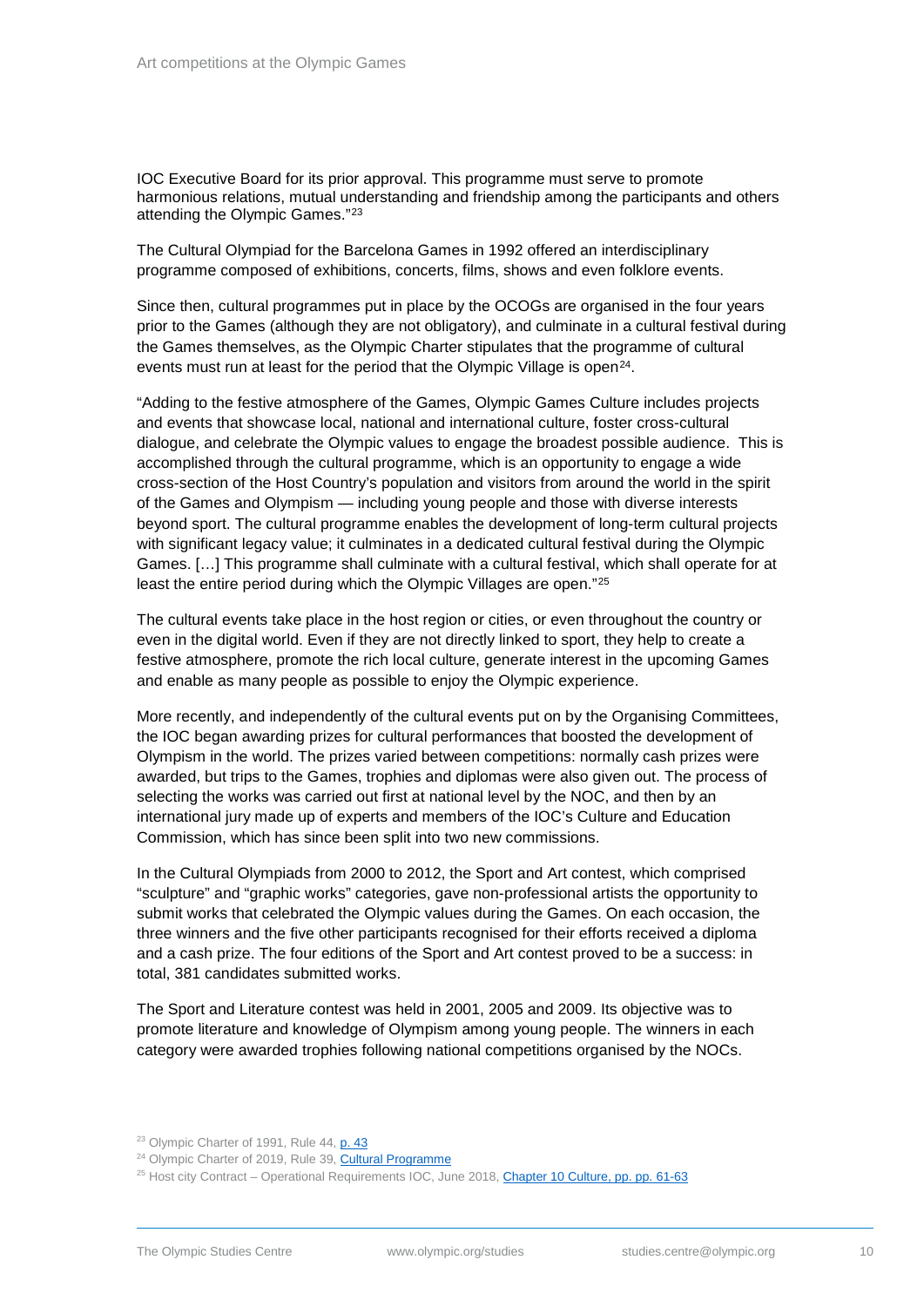Photographers and solo and group singers also had their own competitions, in 2006 and 2008 respectively. Once again, the selection process was carried out first at national level by NOCs, then at international level by experts. Through these competitions, the IOC helped to promote artistic diversity and Olympic education, highlighting, in the words of former IOC President Jacques Rogge, "the catalysing role that sport, like art, can play in today's society, as an instrument to improve people's quality of life and well-being."*[26](#page-10-0)*

In recent years, the links between Olympism and culture have been further enhanced with the implementation of Olympic Agenda 2020, the strategic roadmap for the future of the Olympic Movement. Recommendation 26, to "further strengthen the blending of sport and culture at the Olympic Games and in-between", led, among other things, to the introduction of an Artists in Residence programme at the Games, which was integrated into the Cultural Olympiads organised by the OCOGs. The programme saw three artists invited to Rio 2016 and experiment with new ways to express the art of the Olympic Games<sup>27</sup>: JR, a contemporary French artist; Tilman Spengler, a German writer; and Gerald Andal, an up-and-coming online artist from the United States*.* In PyeongChang in 2018, for the first time in the history of the Games, four Olympians*[28](#page-10-2)* who are also artists were at the heart of the Cultural Olympiad. With a series of short *films d'auteur* that blended fiction and reality, and 15 paintings depicting the Olympic winter sports disciplines, they brought the Olympic values to life through art and exchanges with the athletes in the Olympic Village*.[29](#page-10-3)*

<span id="page-10-0"></span> $26$  "IOC reveals winners of  $4<sup>th</sup>$  Sport and Art contest", news story, IOC website, 12 June 2012

<span id="page-10-2"></span><sup>28</sup> Alexia Pappas (GRE), middle-distance running; Roald Bradstock (GBR), javelin throw; Lanny Barnes (USA),

<span id="page-10-3"></span>biathlon; and Jean-Blaise Evéquoz (SUI), épée

<span id="page-10-1"></span><sup>&</sup>lt;sup>27</sup> ["Artists in Residence: Rio 2016"](https://www.olympic.org/artists-in-residence-rio-2016), IOC website

<sup>&</sup>lt;sup>29</sup> ["Olympic Art Project"](https://www.olympic.org/olympic-art-project), IOC website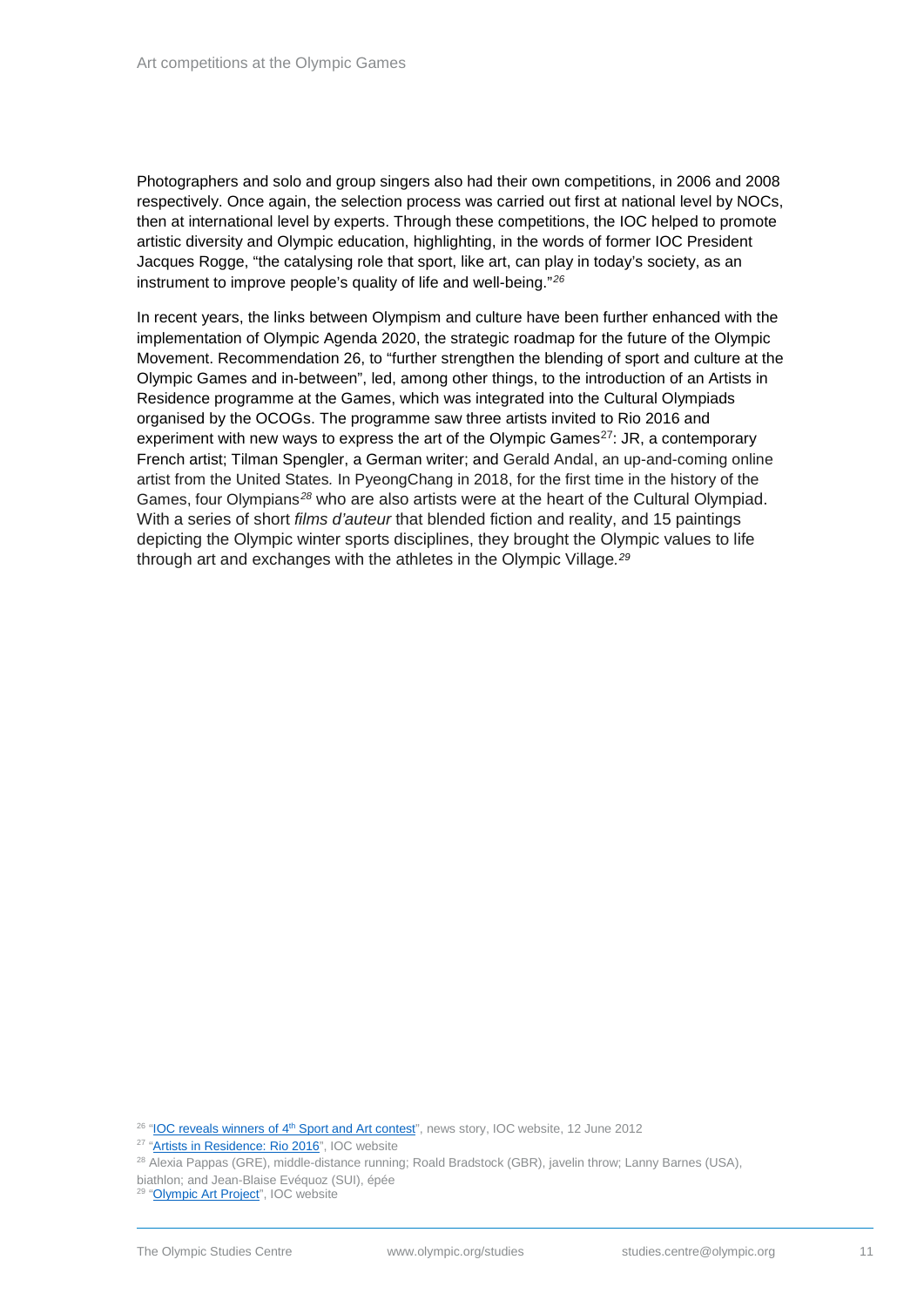# <span id="page-11-0"></span>FAMOUS PARTICIPANTS

The art competitions were held over seven editions of the Olympic Summer Games, from 1912 to 1948. Over 1,500 artists and architects from 51 nations – mainly Germany, France, the United States, Great Britain, Italy and Belgium – took part in the contests over the course of these seven editions.

One name that stands out is Switzerland's Alex Walter Diggelmann, who won three medals (one gold, one silver and one bronze) in painting at the Olympic Games Berlin 1936 and London 1948. A Danish writer, Josef Petersen, took silver in literature at three editions of the Games: Paris 1924, Los Angeles 1932 and London 1948.

Some 20 art competition participants<sup>[30](#page-11-1)</sup> also took part in the sports events, in nine different sports.<sup>[31](#page-11-2)</sup> Two of these athletes managed to win a medal in both sport and art: the USA's Walter Winans and Hungary's Alfred Hajos. The American began his Olympic career at the age of 56 at the Olympic Games London 1908. He competed in several shooting events and claimed gold in the double-shot running deer event. Four years later, in Stockholm, he won silver in the 100m team running deer, single shots events. An equestrian sculptor, he also took gold at these Games for a piece entitled *An American Trotter*.

Hajos, meanwhile, was a highly skilled swimmer who, at the inaugural Olympic Games of the modern era in Athens in 1896, won gold medals in both of his events: the 100m freestyle and the 1,200m freestyle. Twenty-eight years later, at the Paris 1924 Games, he claimed silver in the architecture event for his *Design for a stadium* project.

The most surprising athlete was undoubtedly Switzerland's Günter Oskar Dyhrenfurth, a geologist and Himalayas specialist who, at the age of 49, won the gold medal for alpinism at the Games of the XI Olympiad in 1936 for his expeditions in the Himalayas in 1930 and 1934. In Berlin, he also took part in the literature competition with *Dämon Himalaya*, but his entry was not deemed worthy of a medal.

One of the most famous art competition participants was Avery Brundage, who went on to serve as IOC President for 20 years (1952-1972). Brundage made a name for himself in athletics at the Stockholm 1912 Games, before going on to take part in the literature contest at Los Angeles 1932 and Berlin 1936. In California, he received an honourable mention for his essay *The significance of amateur sport*, a cause for which he was an advocate throughout his career. In 1935, one year before he became an IOC Member, he expressed doubts about the art contests because, in his view, they were at odds with the ideals of amateur competition. Brundage considered that amateurs played sport "for the love of the game itself without thought of reward or payment of any kind".[32](#page-11-3) In 1936, he submitted another essay, *The Olympic Games*, which did not find favour with the judges.

<span id="page-11-1"></span><sup>30</sup> Yves Baudrier (FRA), Avery Brundage (USA), Günter Oskar Dyhrenfurth (SUI), Alfred Hajos (HUN), Frantisek Hoplicek (TCH), Dezsö Lauber (HUN), Robert Lips (SUI), Eskil Johannes Lundahl (SWE), Miltiade Manno (HUN), Paul Martin (SUI), Alexandre Maspoli (FRA), Michel Ravarino (MON), Teofil Savniky (HUN), Hans Schöchlin (SUI), Kay Schroder (DEN), Edgar Seligman (GBR), Jerzy Skolimowski (POL), Klaus Suomela (FIN), Helen Wills (USA) and Walter Winans (USA)

<sup>31</sup> Athletics, rowing, fencing, gymnastics, weightlifting, aquatics, tennis, shooting and sailing

<span id="page-11-3"></span><span id="page-11-2"></span><sup>&</sup>lt;sup>32</sup> Allen Guttmann, *The Games Must Go On: Avery Brundage and the Olympic Movement*, Columbia University Press, 1984, p.116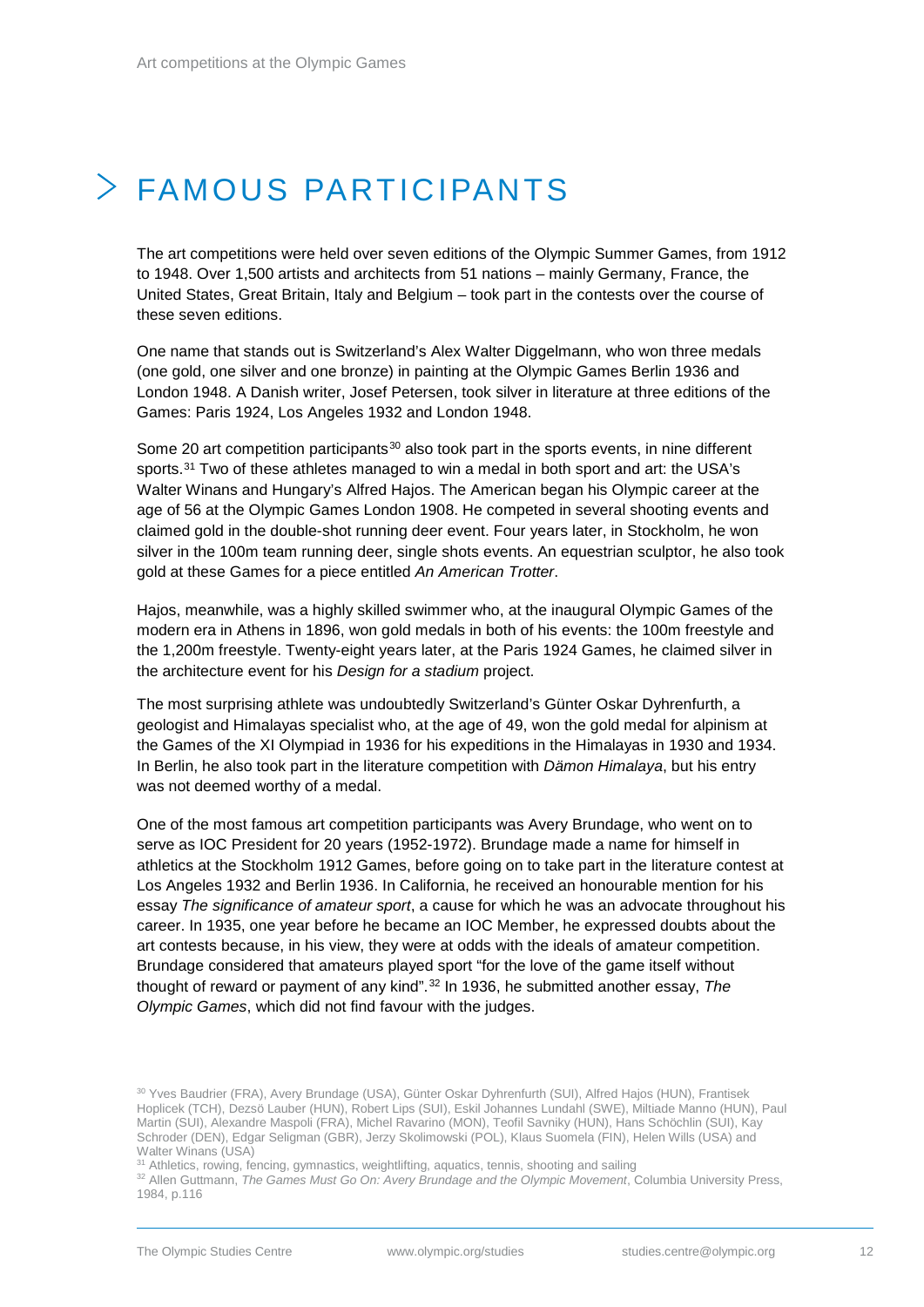The art competition participant who holds the record in terms of longevity is probably Switzerland's Hans Erni, who died in 2015 at the age of 106. The London 1948 Games saw him submit three projects – *Mural study, gymnast 1*, *Mural study, gymnast 2* and *Pintare olympic, with 10 etchings*; he did not receive a medal, but this edition marked his entry into the Olympic world, which he would not leave again until his death. Juan Antonio Samaranch, who served as IOC President from 1980 to 2001, was one of his biggest admirers, and in 1992 awarded him the Olympic Medal for the Arts. At the time, 31 original works by Erni depicting the various Olympic sports were displayed in the entrance hall at the former IOC headquarters building in Lausanne. The artist also produced an allegorical piece on the Olympic Games, which had pride of place in the former IOC Executive Board meeting room. What is more, Samaranch was behind an initiative to put on an exhibition of the Swiss artist's work in his home town of Barcelona. For the Catalan, Erni<sup>33</sup>, through his paintings, sculptures, frescos, murals, posters and postcards, "expressed both his attachment to humanity and his concerns for the future". Samaranch evoked these sentiments at a tribute evening for Erni at The Olympic Museum in Ouchy on 2 May 2006.[34](#page-12-1)

Another Swiss also made his name at the Olympic Games – Paul Martin, who became the first Swiss athlete to take part in five editions, from 1920 to 1936. Over the course of his Olympic career, he broke 18 records in middle-distance running, won the silver medal in the 800m at the Paris 1924 Games, and finished sixth in the 1,500m in 1928. Martin, at that time a medical student, moved to the United States in 1929 to hone his surgery skills. He also wrote books, while continuing his athletics training. At the Berlin Games, he was eliminated in the qualifying round in the 800m and 1,500m events. He also submitted an entry in the literature competition – *The Light of the Stadium* – but did not receive medal recognition. In 1952, he published *Tenth of a Second*, which contained a preface by Thierry Maulnier, a future member of the Académie Française. Martin received the Olympic Order in 1982.

France's Alexandre Maspoli, who won the bronze medal in the weightlifting two-hand lift event at the 1906 Intercalated Games in Athens[35](#page-12-2), embarked on a second career as a sculptor. He submitted two entries at the Paris 1924 Games – *Ball being thrown* and *The mask of Pheidippides* – but his works were not considered medal-worthy by the judges.

The USA's Helen Wills, Olympic champion in the tennis singles and doubles in 1924, was less successful eight years later in Los Angeles, as none of her 12 entries in the painting category received recognition from the judging panel. The same was true for Great Britain's Edgar Seligman, who won two consecutive silver medals in the team épée (1908 and 1912) before trying his luck, unsuccessfully, in painting at the Paris 1924 and Amsterdam 1928 Games.

Julien Médecin, who took bronze in the architecture category at the Paris 1924 Games, was the only Monegasque to receive a medal in the art competitions. He secured a place on the podium thanks to his *Stadium for Monte Carlo* project. Another noteworthy performance from Monaco came from Michel Ravarino, who, bucking the trend, started out at the age of 22 in the art events, at Amsterdam 1928, before switching to sport when he was 30 and continuing until the age of 54. Having failed to clinch a medal in architecture for *Plan for a stadium*, he

<span id="page-12-0"></span><sup>&</sup>lt;sup>33</sup> In 1992, Erni painted the portrait of the UN Secretary-General, Javier Pérez de Cuéllar, which is on display at the organisation's headquarters in New York. One of Erni's frescos can also be found in the entrance hall of the UN building in Geneva.

<sup>&</sup>lt;sup>34</sup> ["A young man of 97"](https://www.olympic.org/news/a-young-man-of-97), news story, IOC website, 4 May 2006

<span id="page-12-2"></span><span id="page-12-1"></span> $35$  He also finished fourth in the weightlifting one-hand lift and  $18<sup>th</sup>$  in the standing long jump.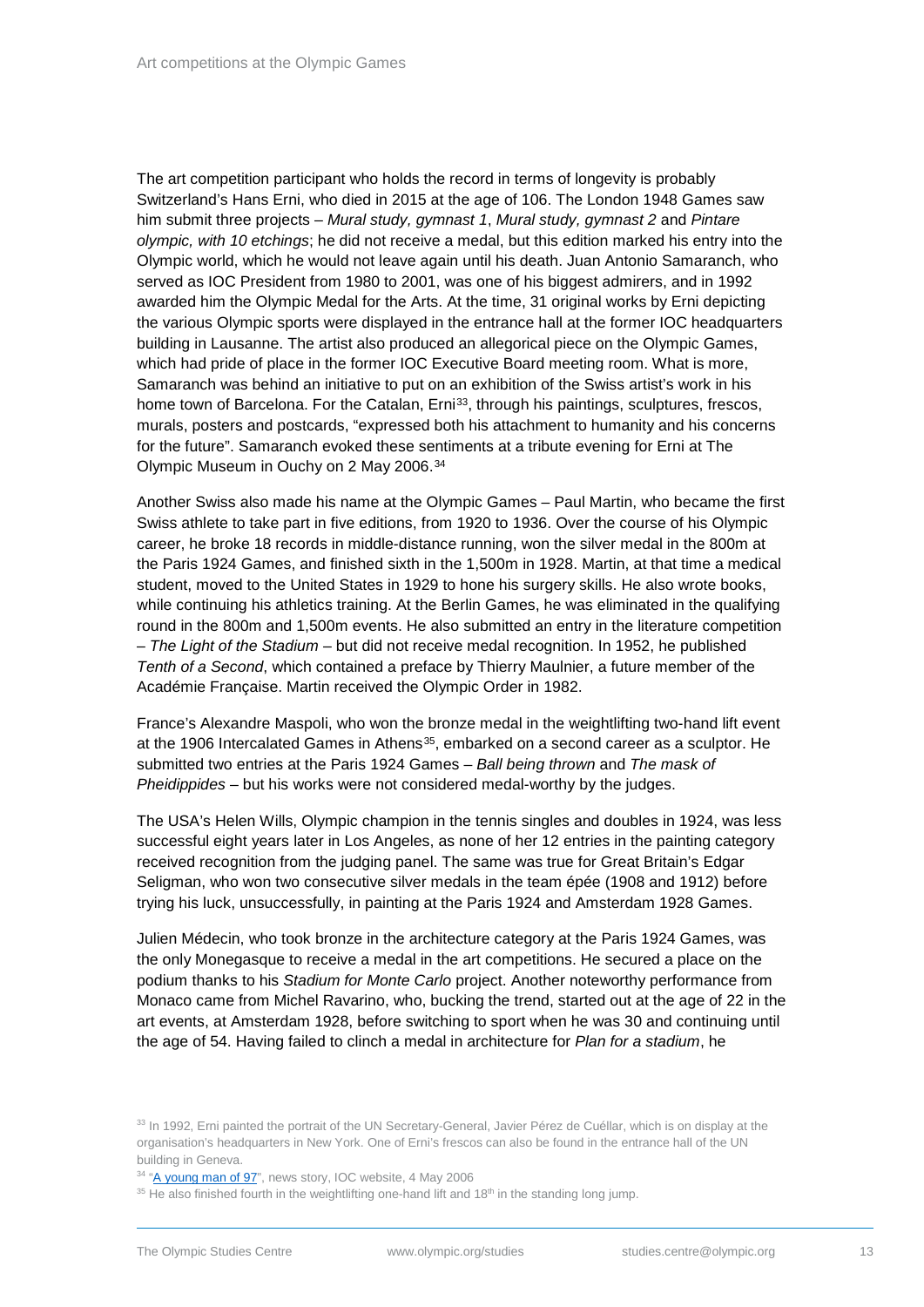competed in the shooting competitions in 1936, 1948 and 1960 – in the pistol and small-bore rifle events – with a best-placed finish of  $36<sup>th</sup>$ .

Another Olympic artist turned Olympic athlete was Swiss painter Robert Lips, who submitted works at the Berlin 1936 and London 1948 Games, without medal success. He also competed in the team épée in London, finishing fifth.

While all the participants in the art competitions in the first few editions had been individuals, all of a sudden, at the Olympic Games Amsterdam 1928, submissions started coming in from American companies, official entities and participants with unusual names. Entities included the city government of Turin, the Italian Ministry of War and the companies Lockwood, Greene & Co, Rebori, Wentworth & Dewey and Zantzinger, Borie & Madary, while pseudonyms used included "Beyond reason", "Et quasi cursores vitaï lampada tradunt", and "Tella tuta tonis metuenda supremis".

Fifteen participants<sup>[36](#page-13-0)</sup> had entries submitted to the art competitions posthumously, with Josue Dupon the only one to win a medal. Canada's Tait McKenzie, who won bronze in the sculpture category at Los Angeles 1932, also "took part in" the London 1948 Games, 10 years after his death in 1938, after one of his works was submitted to the jury.

Rembrandt Bugatti was an Italian sculptor, known internationally for his animal sculptures. His brother, Ettore, founded the automobile company that bears his name. Rembrandt submitted one of his pieces at Stockholm 1912, but failed to convince the Olympic Games judges. In January 1916, he committed suicide in his workshop in Paris, at the age of 31. As a posthumous tribute, Ettore and his son Jean used a sculpture created by Rembrandt in 1904, an elephant standing on its hind legs, as the bonnet ornament for the Bugatti Type 41 Royale. These various examples of athletes who were also artists, or artists who managed to transcend sport with their creations, serve as confirmation that Baron Coubertin, who initiated the art competitions, was right to have sensed an undeniable link between these two worlds: "Sport must be seen as an art producer and an opportunity for art. It produces beauty since it fathers the athlete, a living sculpture."[37](#page-13-1)

<span id="page-13-1"></span><span id="page-13-0"></span><sup>36</sup> Bellows George (USA); Borschke Karl (AUT); Coleman Glenn (USA) ; Dryak Aloïs (TCH) ; Dupon Josue (BEL) – obtained a bronze medal for *Equestrian Medals* at the Berlin 1936 Games, having died in 1935; Eakins Thomas (USA); Gillett Frank (GBR); Hale Philip (USA); Hofner Otto (AUT); Homer Winslow (USA); Hübner Ulrich (GER); McKenzie Tait (CAN); Moreau Luc Albert (FRA); Rumsey Charles (USA); and Toman Ladislav (TCH) <sup>37</sup> Pierre de Coubertin, *Leçons de pédagogie sportive*, La Concorde, 1921, pp.116-117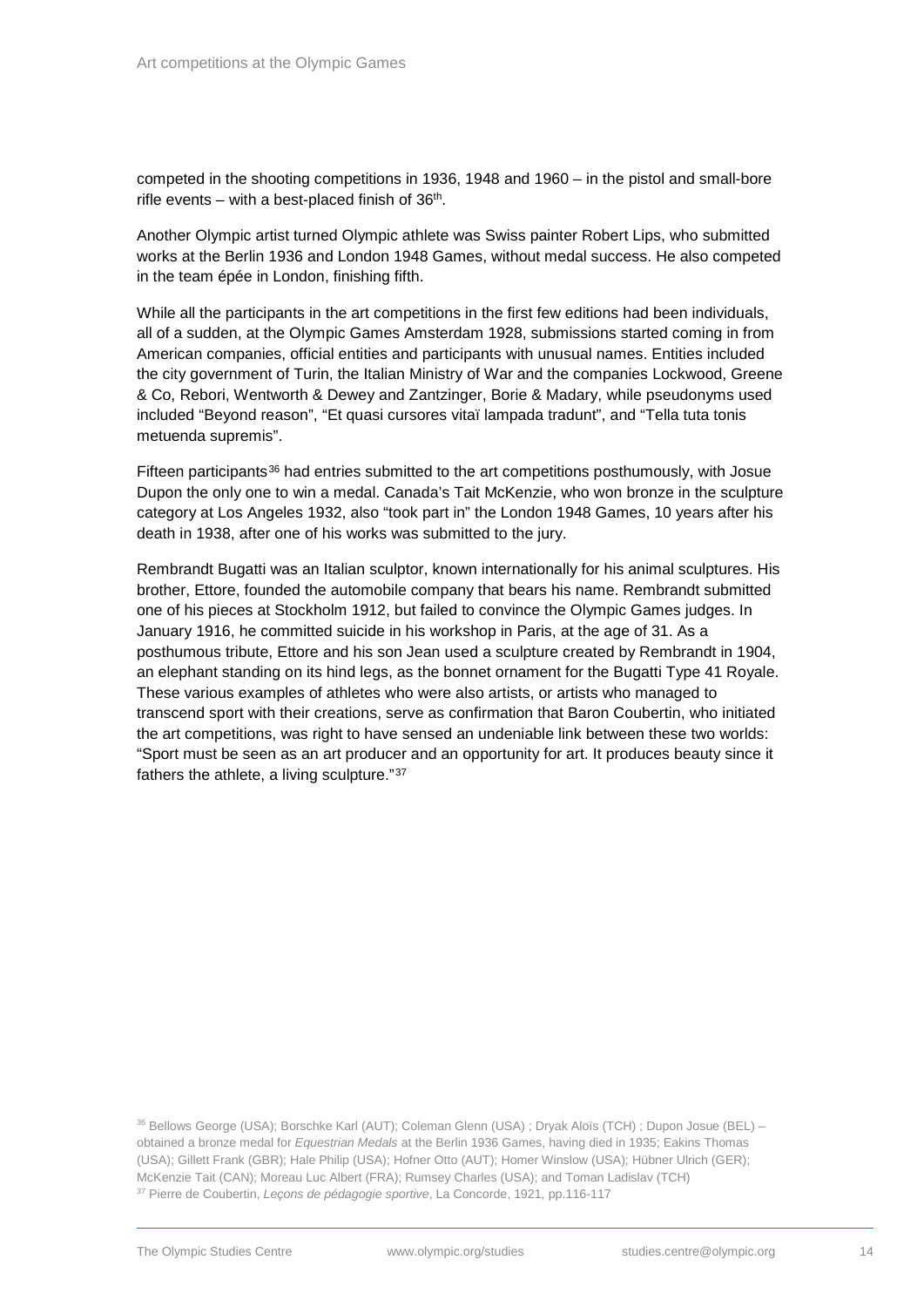## <span id="page-14-0"></span>OLYMPIC GAMES ART COMPETITION MEDALLISTS

### <span id="page-14-1"></span>ARCHITECTURE

### ARCHITECTURAL DESIGN

1912: 1. Eugène-Edouard MONOD / Alphonse LAVERRIÈRE (SUI) for "Building Plan of a Modern Stadium" ; silver and bronze medals not awarded.

1920: gold and bronze medals not awarded ; 2. Holger SINDING-LARSEN (NOR) for "Project for a gymnastics school".

1924: gold medal not awarded ; 2. Alfred HAJOS / Dezsö LAUBERT (HUN) for "Plan for Budapest Swimming Stadium" ; 3. Julien MÉDECIN (MCO) for "Stadium for Monte Carlo".

1928: 1. Jan WILS (HOL) for "Olympic Stadium in Amsterdam" ; 2. Ejnar MINDEDAL RASMUSSEN (DEN) for "Swimming Pool at Ollerup" ; 3. Jacques LAMBERT (FRA) for "Stadium at Versailles".

1932: 1. Gustave SAACKÉ / Pierre BAILLY / Pierre MONTENOT (FRA) for "Circus for Toros" ; 2. John RUSSELL POPE (USA) for "Design for Payne Whitney Gymnasium, New Haven" ; 3. Richard KONWIARZ (GER) for "Design for Schlesierkampfebahn, Breslau".

1936: 1. Hermann KUTSCHERA (AUT) for "Skiing Stadium" ; 2. Werner MARCH (GER) for "Reich Sport Field" ; 3. Hermann STIEGHOLZER / Herbert KASTINGER (AUT) for "Sporting Centre in Vienna".

1948: 1. Adolf HOCH (AUT) for "Skisprungschanze auf dem Kobenzl" ; 2. Alfred RINESCH (AUT) for "Water sports Centre in Carinthia" ; 3. Nils OLSSON (SWE) for "Baths and Sporting Hall in Gothenburg".

#### TOWN PLANNING

1928: 1. Adolf HENSEL (GER) for "Stadium at Nuremberg" ; 2. Jacques LAMBERT (FRA) for "Stadium at Versailles" ; 3. Max LÄUGER (GER) for "Municipal Park at Hamburg".

1932: 1. John HUGHES (GBR) for "Design for Sports and Recreation Centre with Stadium for Liverpool" ; 2. Jens Hovmöller KLEMMENSEN (DEN) "Design for a Stadium and Public Park" ; 3. André VERBEKE (BEL) for "Design for a Marathon Park".

1936: 1. Werner MARCH / Walter MARCH (GER) for "Reich Sport Field" ; 2. Charles DOWNING LAY (USA) for "Marine Park, Brooklyn" ; 3. Theodor NUSSBAUM (GER) for "Municipal Planning and Sporting Centre in Cologne".

1948: 1. Yrjö LINDEGREN (FIN) for "The Centre of Athletics in Varkaus" ; 2. Werner SCHINDLER / Eduard KNUPFER (SUI) for "Swiss Federal Sports and Gymnastics Training Centre" ; 3. Ilmari NIEMELÄINEN (FIN) for "The Athletic Centre in Kemi".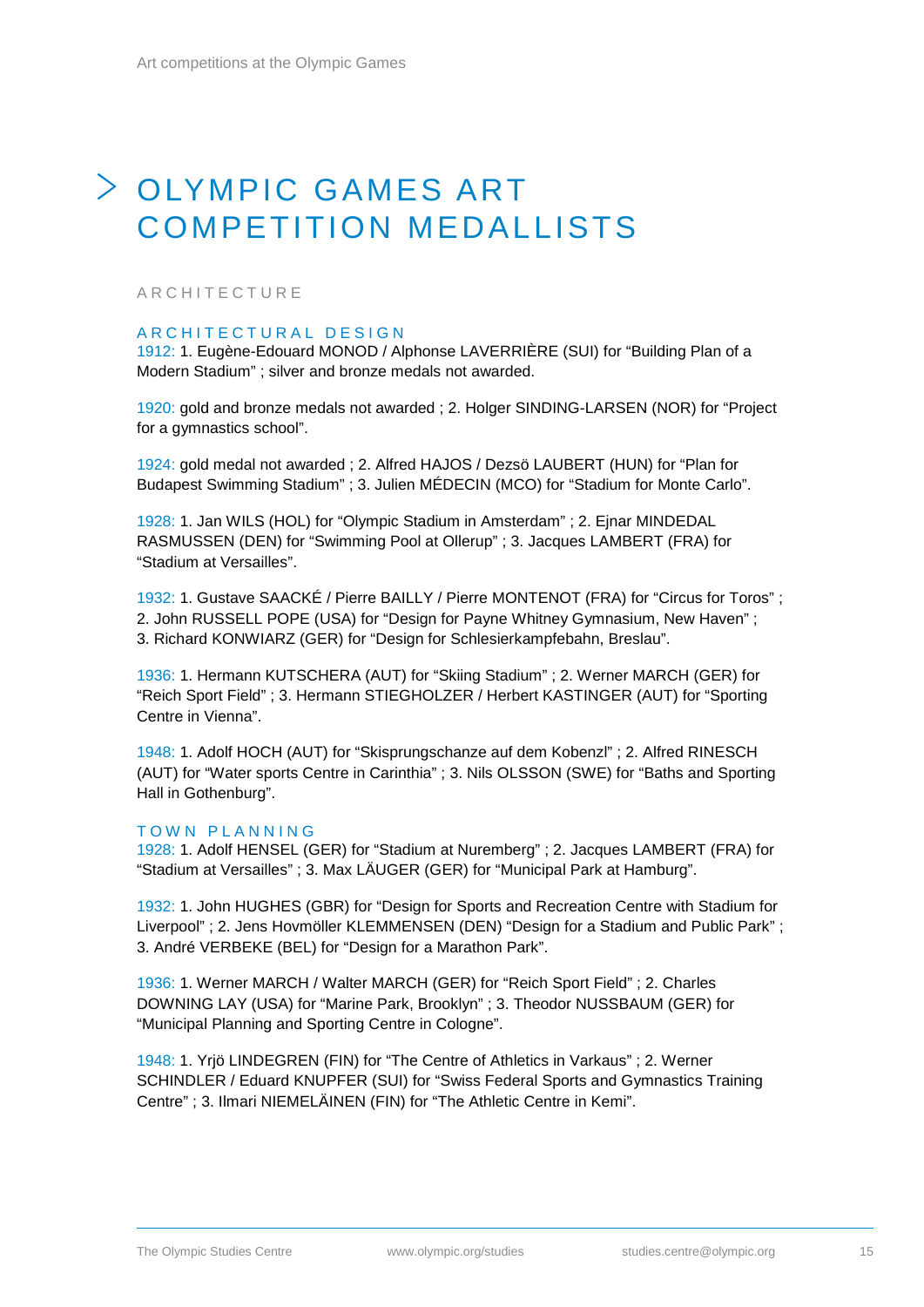### <span id="page-15-0"></span>**SCULPTURE**

#### **STATUES**

1912: 1. Walter WINANS (USA) for "An American Trotter" ; 2. Georges DUBOIS (FRA) for "Model of the entrance to a modern stadium" ; bronze medal not awarded

1920: 1. Albéric COLLIN (BEL) for "La Force" ; 2. Simon GOOSSENS (BEL) for "Les Patineurs" ; 3. Alphons De CUYPER (BEL) for "Lanceur de poids et coureur".

1924: 1. Konstantinos DIMITRIADIS (GRE) for "Lanceur de disque finnois" ; 2. François HELDENSTEIN (LUX) for "Vers les Jeux Olympiques" ; 3 ex. Jean René GAUGUIN (DEN) for "Boxer" and Claude-Léon MASCAUX (FRA) for "Sports medals".

1928: 1. Paul LANDOWSKI (FRA) for "Boxeur" ; 2. Milo MARTIN (SUI) for "Athlète au repos" ; 3. Renée SINTENIS (GER) for "Footballeur".

1932: 1. Mahonri Mackintosh YOUNG (USA) for "The Knockdown" ; 2. Miltiades MANNO (HUN) for "Wrestling" ; 3. Jakub OBROVSKY (CZE) for "Odysseus".

1936: 1. Farpi VIGNOLI (ITA) for "Sulky Driver" ; 2. Arno BREKER (GER) for "Decathlon Athlete" ; 3. Stig BLOMBERG (SWE) for "Wrestling Youths".

1948: 1. Gustaf NORDAHL (SWE) for "Homage to Ling" ; 2. Chintanomi KAR (GBR) for "The Stag" ; 3. Hubert YENCESSE (FRA) for "Nageuse".

#### M EDALS

1928: 1. Edwin GRIENAUER (AUT) for "Médailles" ; 2. Christian Johannes Van Der HOEF (HOL) for "Médailles pour les Jeux Olympiques" ; 3. Edwin SCHARFF (GER) for "Plaquette".

1932: 1. Jozef KLUKOWSKI (POL) for "Sport Sculpture II" ; 2. Frederick McMONNIES (USA) for "Lindbergh Medal" ; 3. Robert TAIT McKENZIE (CAN) for "Shield of the Athletes".

1936: gold medal not awarded ; 2. Luciano MERCANTE (ITA) for "Medals" ; 3. Josue DUPON (BEL) for "Equestrian Medals".

1948: gold medal not awarded ; 2. Oskar THIEDE (AUT) for "Eight Sports Plaques" ; 3. Edwin GRIENAUER (AUT) for "Prize Rowing Trophy".

#### RELIEFS

1936: 1. Emil SUTOR (GER) for "Hurdlers" ; 2. Jozef KLUKOWSKI (POL) for "Ball" ; bronze medal not awarded.

1948: gold and silver medals not awarded ; 3. Rosamund FLETCHER (GBR) for "The End of the Covert" .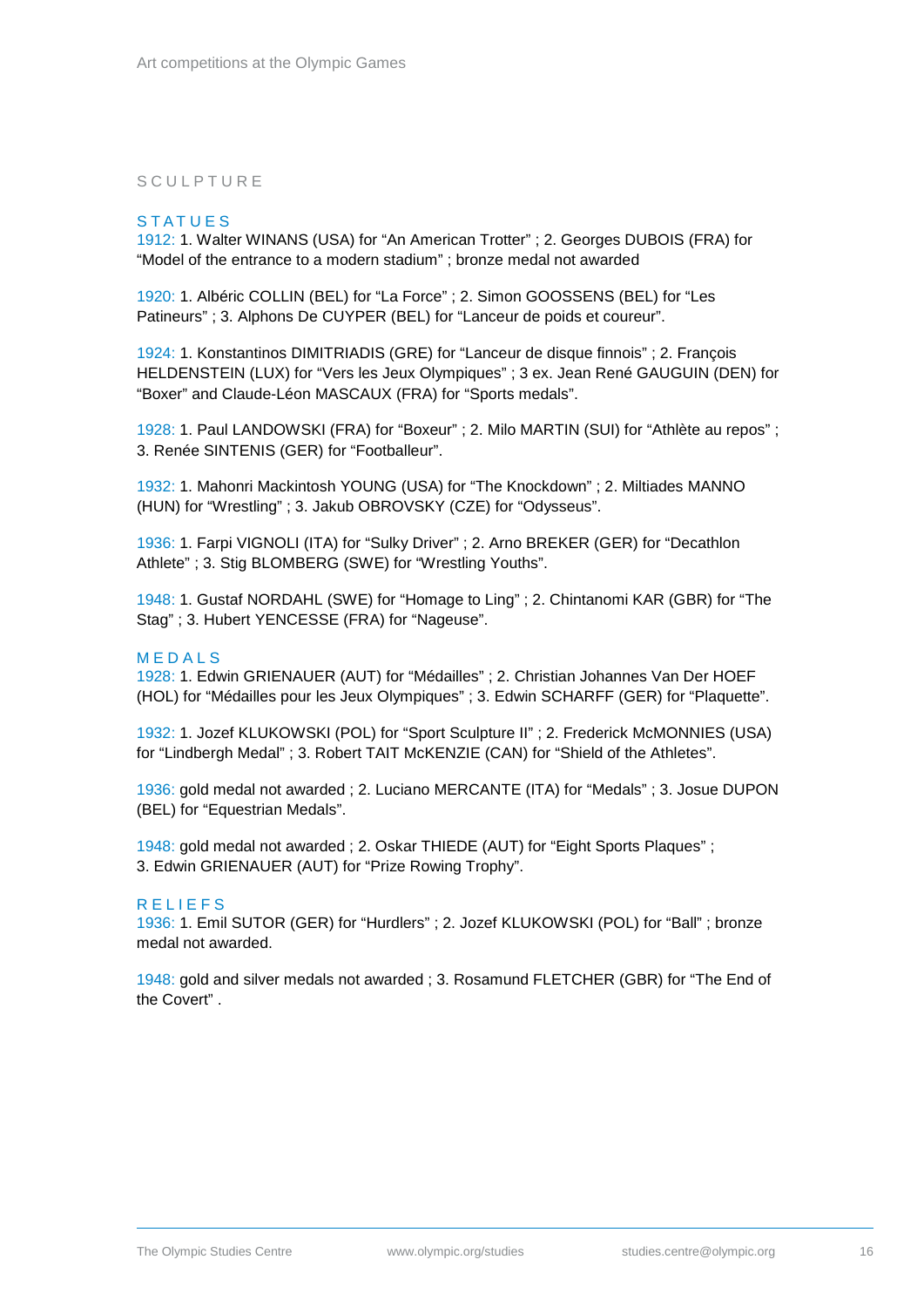#### <span id="page-16-0"></span>PAINTING [38](#page-16-1)

#### PAINTINGS

1912: 1. Giovanni PELLEGRINI (ITA) for "Winter Sports" ; silver and bronze medals not awarded.

1920: gold medal not awarded ; 2. Henriette BROSSIN De POLANSKA (FRA) for "L'Élan" ; 3. Alfred OST (BEL) for "Joueur de football".

1924: 1. Jean JACOBY (LUX) for "Trois études sportives" ; 2. Jack BUTLERS YEATS (IRL) for "The Liffey Swim" ; 3. Johannes Gerardus Van HELL (HOL) for "Patineurs".

1928: 1. Isaac ISRAËLS (HOL) for "Le cavalier rouge" ; 2. Laura KNIGHT (GBR) for "Boxeur" ; 3. Walter KLEMM (GER) for "Patineurs".

1932: 1. David WALLIN (SWE) for "At the Seaside of Arild" ; 2. Ruth MILLER (GBR) for "Struggle" ; bronze medal not awarded.

1936: gold medal not awarded ; 2. Rudolf Hermann EISENMENGER (AUT) for "Runners at the Finishing Line" ; 3. Tsuguharu FUJITA (JPN) for "Ice Hockey".

1948: 1. Alfred R. THOMPSON (GBR) for "London Amateur Championships" ; 2. Giovanni STRADONE (ITA) for "Le Pistard" ; 3. Letitia HAMILTON (IRL) for "Meath Hunt Point-to-Point Races".

#### DRAWINGS AND WATERCOLORS

1928: 1. Jean JACOBY (LUX) for "Rugby" ; 2. Alexandre VIROT (FRA) for "Gestes de football"; 3. Wladyslaw SKOCZYLAS (POL) for "Posters".

1932: 1. Lee BLAIR (USA) for "Rode" ; 2. Percy CROSBY (USA) for "Jackknife" ; 3. Gerhardus WESTERMANN (HOL) for "Horseman".

1936: gold medal not awarded ; 2. Romano DAZZI (ITA) for "Four Sketches for Frescoes" ; 3. Shujaku SUZUKI (JPN) for "Classical Horse Racing in Japan".

#### G R APHIC ARTS

1928: 1. William NICHOLSON (GBR) for "Gravures sur bois de douze sports" ; 2. Carl MOOS (SUI) for "Posters" ; 3. Max FELDBAUER (GER) for "Mailcoach".

1932: 1. Joseph WEBSTER GOLINKIN (USA) for "Leg Scissors" ; 2. Janina KONARSKA (POL) for "Stadium" ; 3. Joachim KARSCH (GER) for "Stabwechsel".

1936: 1. Alex Walter DIGGELMANN (SUI) for "Arosa I" ; 2. Alfred HIERL (GER) for "International Automobile Race on the Avus" ; 3. Stanislaw OSTOJA-CHROSTOWSKI (POL) for "Yachting Club Certificate".

#### APPLIED A RTS AND ENGRAVINGS

1948: 1. Albert DECARIS (FRA) for "Swimming Pool"; 2. John COPLEY (GBR) for "Polo Players"; 3. Walter BATTISS (RSA) for "Seaside Sport".

<span id="page-16-1"></span><sup>38</sup> N.B. The names of the categories in the painting competition varied between editions. For ease of reading, certain categories have been grouped together.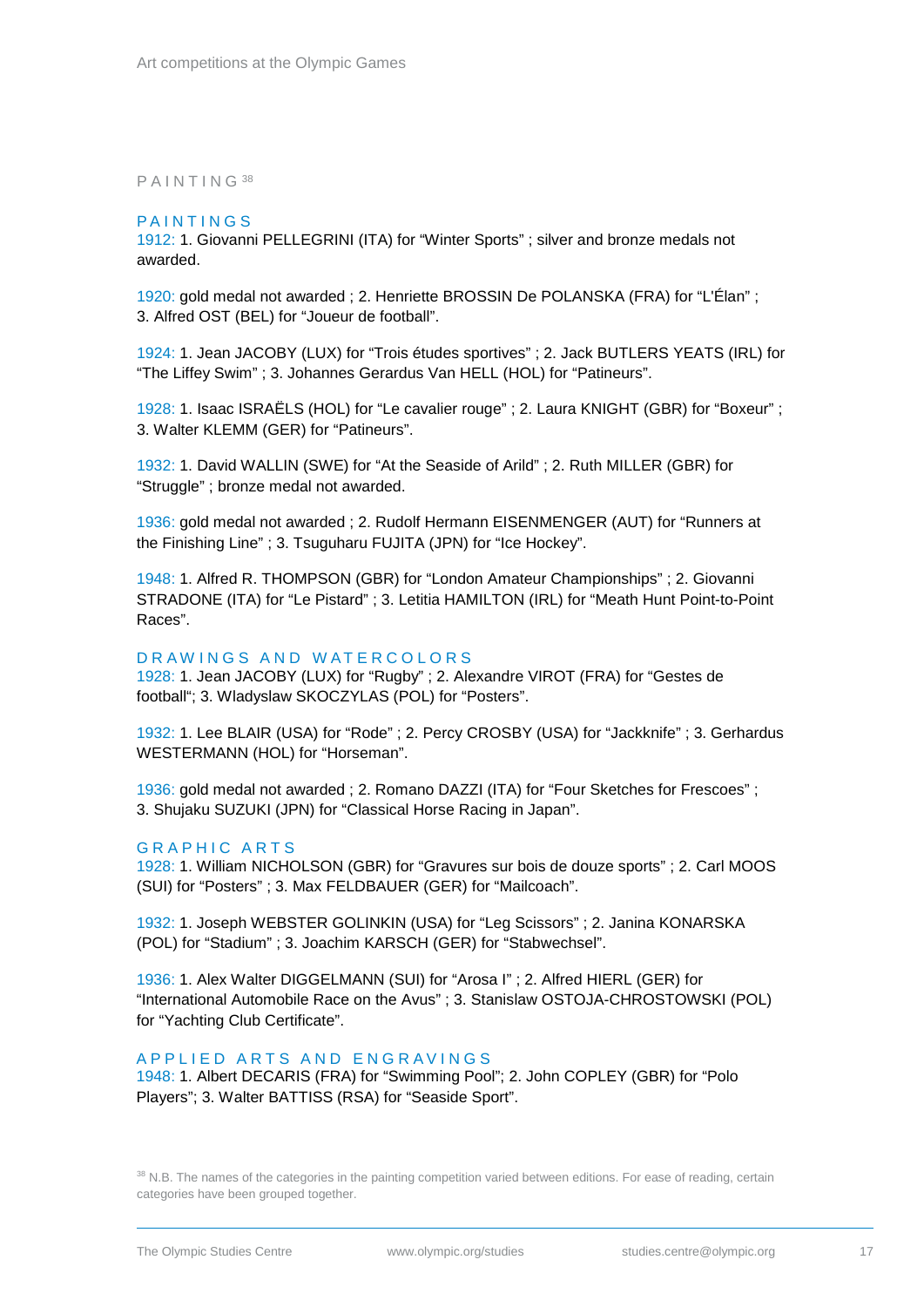1948: gold medal not awarded ; 2. Alex Walter DIGGELMANN (SUI) for "World Championship for Cycling Poster" ; 3. Alex Walter DIGGELMANN (SUI) for "World Championship for Ice Hockey Poster".

#### <span id="page-17-0"></span>**LITERATURE**

#### **LITERATURE**

1912: 1. Georg HOHROD / Martin ESCHBACH (GER) pseudonyms of Pierre de Coubertin (FRA) for "Ode to Sport" ; silver and bronze medals not awarded.

1920: 1. Raniero NICOLAI (ITA) for "Canzoni Olimpioniche" ; 2. Andrea Theodore COOK (GBR) for "Olympic Games of Antwerp" ; 3. Maurice BLADEL (BEL) for "La louange des Dieux".

1924: 1. Géo-Charles (FRA) for "Les Jeux Olympiques" ; 2ex. Josef PETERSEN (DEN) for "Euryale" and Margaret STUART (GBR) for "Swords Songs" ; 3ex. Oliver GOGARTY (IRL) for "Ode to the Tailteann Games" and Charles-Antoine GONNET (FRA) for "Vers le Dieu d'Olympie".

1932: 1. Paul BAUER (GER) for "Am Kangchenzonga" ; 2. Josef PETERSEN (DEN) for "The Argonauts" ; bronze medal not awarded.

#### LYRIC WORKS

1928: 1. Kazimierz WIERZYNSKI (POL) for "Laur Olimpijski" ; 2. Rudolf G. BINDING (GER) for "Reitvorschrift für eine Geliebt" ; 3. Johannes WELTZER (DEN) for "Symphonia Heroica".

1936: Felix DHÜNEN-SONDINGER (GER) for "The Runner"; 2. Bruno FATTORI (ITA) for "Profili Azzurri"; 3. Hans STOIBER (AUT) for "The Discus".

1948: 1. Aale TYNNI (FIN) for "Laurel of Hellas" ; 2. Ernst Van HEERDEN (RSA) for "Six Poems" ; 3. Gilbert PROUTEAU (FRA) for "Rythme du stade".

#### DRAMATIC WORKS

1928: gold and bronze medals not awarded ; 2. Lauro De BOSSIS (ITA) for "Icarus".

1936: no medal awarded.

1948: no medal awarded.

#### EPIC WORKS

1928: 1. Ferenc MEZÖ (HUN) for "L'histoire des Jeux Olympiques" ; 2. Ernst WEISS (GER) for "Boetius von Orlamünde" ; 3. Carel Theodorus SCHARTEN / Margo SCHARTEN-ANTINK (HOL) for "De Nar uit de Maremmem".

1936: 1. Urho KARHUMÄKI (FIN) for "Avoveteen" ; 2. Wilhelm EHMER (GER) for "For the Top of the World" ; 3. Jan PARANDOWSKI (POL) for "Dysk Olimpijski".

1948: 1. Giani STUPARICH (ITA) for "La Grotta" ; 2. Josef PETERSEN (DEN) for "The Olympic Champion" ; 3. Eva FÖLDES (HUN) for "The Well of Youth".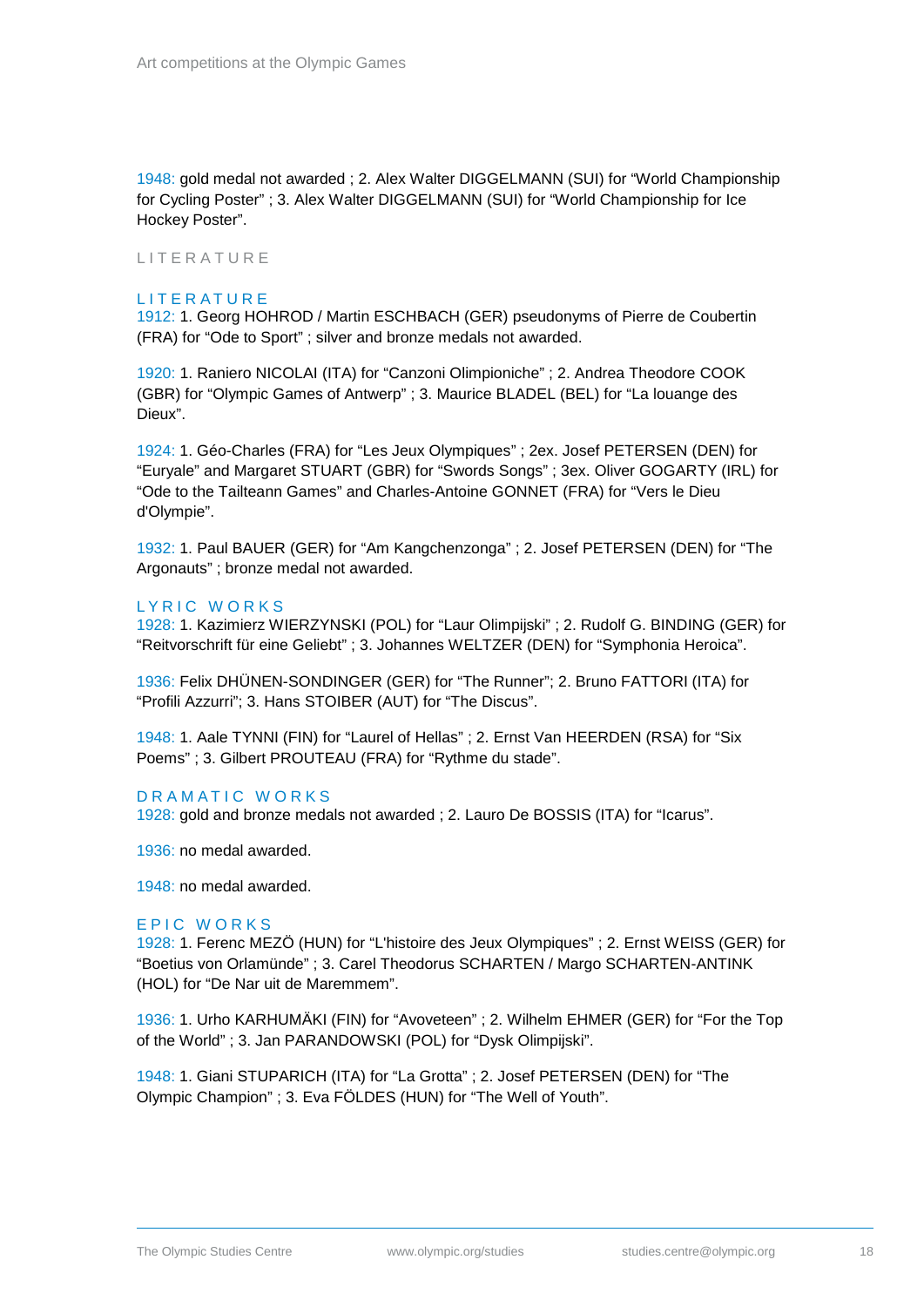#### <span id="page-18-0"></span>MUSI C

#### **MUSIC**

1912: 1. Riccardo BARTHELEMY (ITA) for "Olympic Triumphal March" ; silver and bronze medals not awarded.

1920: 1. Georges MONIER (BEL) for "Olympique" ; 2. Oreste RIVA (ITA) for "Marcia trionfale"; bronze medal not awarded.

1924: no medal awarded.

1928: no medal awarded.

1932: gold and bronze medals not awarded ; 2. Josef SUK (TCH) for "Into a New Life"

1948: gold and silver medals not awarded ; 3. Gabriele BIANCHI (ITA) for "Inno Olimpico"

#### SOLO AND CHORUS 1928: no medal awarded.

1936: 1. Paul HÖFFER (GER) for "Olympic Vow" ; 2. Kurt THOMAS (GER) for "Olympic Cantata, 1936" ; 3. Harald GENZMER (GER) for "The Runner".

1948: 1. Zbigniew TURSKI (POL) for "Olympic Symphony" ; 2. Kalervo TUUKKANEN (FIN) for "Karhunpyynti" ; 3. Erling BRENE (DEN) for "Vigeur".

#### INSTRUMENTAL AND ORCHESTRA

1928: gold and silver medals not awarded ; 3. Rudolph SIMONSEN (DEN) for "Symphony No. 2 Hellas".

1936: 1. Werner EGK (GER) for "Olympic Festive Music" ; 2. Lino LIVIABELLA (ITA) for "The Victory" ; 3. Jaroslav KRICKA (TCH) for "Mountain Suite".

1948: gold medal not awarded ; 2. John WEINZWEIG (CAN) for "Divertimenti for Solo Flute and Strings" ; 3. Sergio LAURICELLA (ITA) for "Toccata per pianoforte".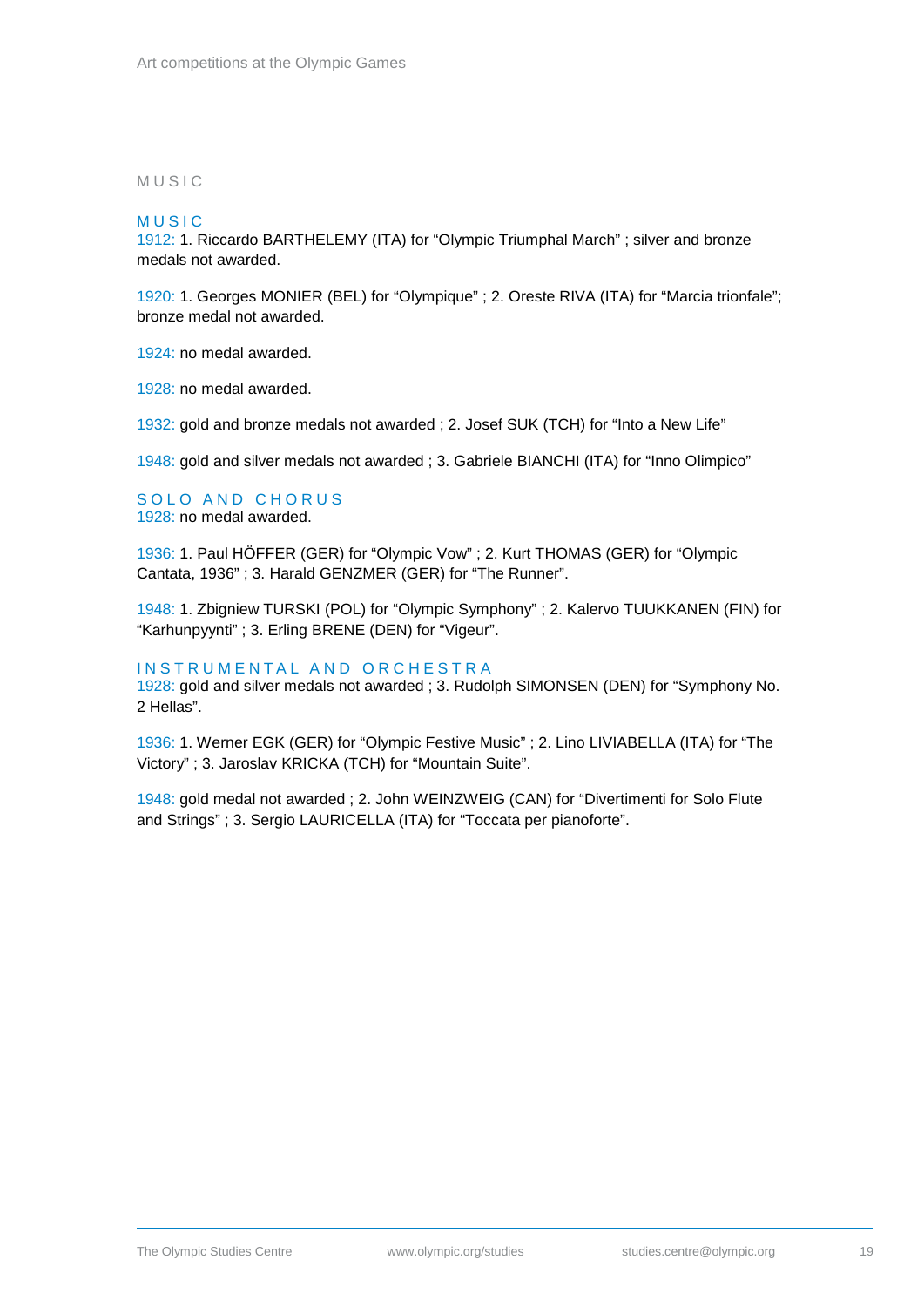# <span id="page-19-0"></span>FURTHER READING

- Allen Guttmann, *The Games Must Go On: Avery Brundage and the Olympic Movement*, Columbia University Press, 1984, 317 p.
- Andrea Petersen, "The Art Competition at the Olympic Games from 1912 to 1948: A Project Description", *Olympic Review*, n°222-223, April-May 1986, pp. [248-253.](https://library.olympic.org/Default/doc/SYRACUSE/169043/olympic-review-official-publication-of-the-olympic-movement-vol-222-223-april-may-1986)
- Angelo Bolanaki, "Report on Art Exhibitions", *Bulletin du Comité International Olympique*, n° 27, June 1951, [p. 34.](https://library.olympic.org/Default/doc/SYRACUSE/169951/bulletin-du-comite-international-olympique-vol-27-juin-1951)
- Bernhard Kramer, "In Search of the Lost Champions of the Olympic Art Contest", *Journal of Olympic History*, vol. 12, May 2004, pp. 29-34.
- Jean-Paul Callède, "Textes et écrivains français à l'heure olympique ! Les concours littéraires des Jeux Olympiques", *Revue française d'histoire du livre,* 2 vol., 2012-2013.
- Karl Lennartz, Stephan Wassong et al., *Special edition: Olympic Art Contests*, *Journal of Olympic History*, vol. 14, May 2006, special edition, 83 p.
- Norbert Müller, *One Hundred Years of Olympic Congresses 1894-1994*, IOC, 1994, 224 p.
- Pierre de Coubertin, *Leçons de pédagogie sportive,* La Concorde, 1921, 124 p.
- Pierre de Coubertin, "Aarau, Prague, Los Angeles", *Selected Writings*, International Olympic Committee publication, 2000, pp. 516-517
- Pierre de Coubertin, "Speech at the Opening of the Advisory Conference on the Arts, Literature and Sports, delivered in the foyer of the Comédie Française in Paris on 23 May 1906", *Selected Writings*, International Olympic Committee publication, 2000, pp. 611-612.
- Richard Stanton, *The Forgotten Olympic Art Competitions*, Trafford, 2000, 412 p.
- <span id="page-19-1"></span>- Feature "Art and Sport", *Olympic Review*, n° 26, April-May 2000, [pp. 11-30](https://library.olympic.org/Default/doc/SYRACUSE/169264/olympic-review-official-publication-of-the-olympic-movement-vol-xxvi-32-april-may-2000)

# CREDITS

### <span id="page-19-2"></span>ABOUT THE OSC

The IOC Olympic Studies Centre is the source of reference for Olympic knowledge. We share this knowledge with professionals and researchers through providing information, giving access to our unique collections, enabling research and stimulating intellectual exchange. As an integral part of the IOC, we are uniquely placed to provide the most accurate, relevant and up-to-date information on Olympism. Our collections cover all the key themes related to the Olympic Games and the Olympic Movement and their place within society. Discover all our collections in the [Olympic World Library](https://library.olympic.org/default.aspx?_lg=en-GB) (OWL), a library catalogue and information portal entirely dedicated to Olympic knowledge. Among the resources you can find the official documentation of the IOC and the Organising Committees of the Olympic Games as well as publications from internationally renowned researchers.

To learn more on the Olympic Studies Centre, consult our webpage [www.olympic.org/studies](http://www.olympic.org/studies) or write us at [studies.centre@olympic.org.](mailto:studies.centre@olympic.org)

### <span id="page-19-3"></span>IMAGE

Cover: Jean Jacoby, *Etudes de sport, corner*, 1924. The Olympic Museum collections, Lausanne © International Olympic Committee / Grégoire Peter